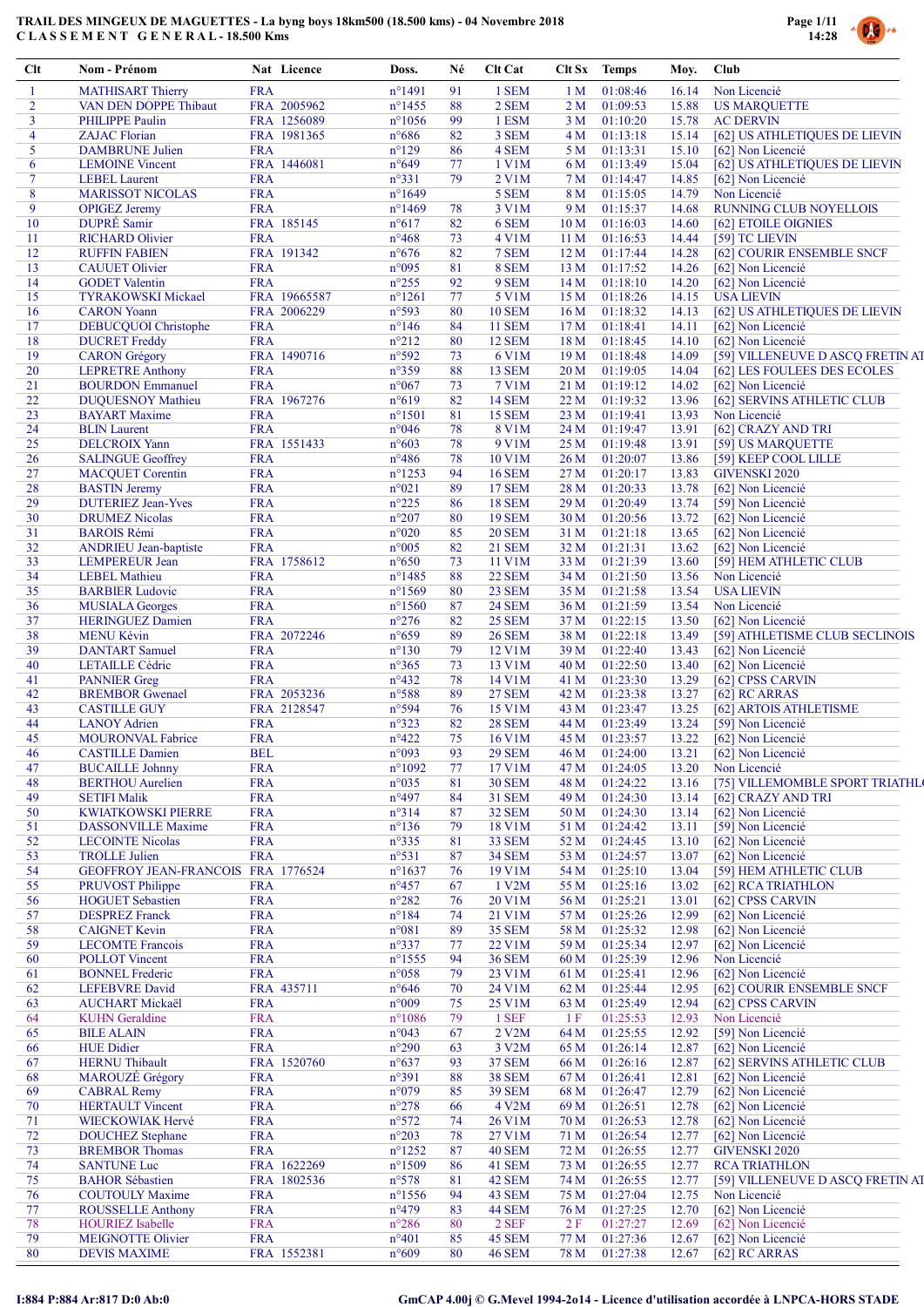

| Clt        | Nom - Prénom                                             |                          | Nat Licence                | Doss.                              | Né       | Clt Cat                        | Clt Sx                    | <b>Temps</b>               | Moy.           | Club                                                                 |
|------------|----------------------------------------------------------|--------------------------|----------------------------|------------------------------------|----------|--------------------------------|---------------------------|----------------------------|----------------|----------------------------------------------------------------------|
| 81         | <b>COLIN Denis</b>                                       | <b>FRA</b>               |                            | $n^{\circ}112$                     | 72       | 28 V1M                         | 79 M                      | 01:27:38                   | 12.67          | [62] Non Licencié                                                    |
| 82         | <b>DUPAS</b> Antoine                                     | <b>FRA</b>               |                            | $n^{\circ}217$                     | 90       | 47 SEM                         | 80 M                      | 01:27:42                   | 12.66          | [62] TC DOUAI                                                        |
| 83         | <b>CARLIER Franck</b>                                    | <b>FRA</b>               |                            | n°089                              | 74       | 29 V1M                         | 81 M                      | 01:27:43                   | 12.66          | [62] Non Licencié                                                    |
| 84<br>85   | <b>JACQUIN David</b><br><b>BRZEZINSKI Michael</b>        | <b>FRA</b><br><b>FRA</b> |                            | $n^{\circ}1270$<br>$n^{\circ}078$  | 69<br>76 | 30 V1M<br>31 V1M               | 82 M<br>83 M              | 01:27:45<br>01:27:48       | 12.65<br>12.64 | <b>TEAM RMM ANNEZIN</b><br>[62] TC LIEVIN                            |
| 86         | <b>LECONTE David</b>                                     |                          | FRA a087444c               | $n^{\circ}$ 1480                   | 63       | 5 V2M                          | 84 M                      | 01:27:49                   | 12.64          | HEIN ENDURANCE STYLE                                                 |
| 87         | <b>KIEFFER Pierre</b>                                    | <b>FRA</b>               |                            | $n^{\circ}309$                     | 88       | 48 SEM                         | 85 M                      | 01:27:51                   | 12.64          | [62] Non Licencié                                                    |
| 88         | <b>LECOUTRE Pascal</b>                                   | <b>FRA</b>               |                            | $n^{\circ}340$                     | 71       | 32 V1M                         | 86 M                      | 01:27:54                   | 12.63          | [62] FREVENT OC                                                      |
| 89         | <b>CHAMILLARD Arnaud</b>                                 | <b>FRA</b>               |                            | n°097                              | 81       | 49 SEM                         | 87 M                      | 01:27:59                   | 12.62          | [62] RCA TRIATHLON                                                   |
| 90<br>91   | <b>CHEVALIER Christian</b><br><b>DAMAY</b> Alexandre     | <b>FRA</b>               | FRA 2000180                | $n^{\circ}595$<br>$n^{\circ}127$   | 65<br>79 | 6 V2M<br>33 V1M                | 88 M<br>89 M              | 01:28:07<br>01:28:08       | 12.60<br>12.60 | [62] ETOILE OIGNIES<br>[62] JC HARNESIEN                             |
| 92         | <b>LORTHIOIS OLIVIER</b>                                 |                          | FRA 1369349                | $n^{\circ}652$                     | 69       | 7 V2M                          | 90 M                      | 01:28:15                   | 12.58          | [62] GOHELLE ATHLETISME                                              |
| 93         | <b>KUREK</b> Laurent                                     |                          | FRA 2123003                | $n^{\circ}642$                     | 81       | <b>50 SEM</b>                  | 91 M                      | 01:28:17                   | 12.57          | [62] US ATHLETIQUES DE LIEVIN                                        |
| 94         | <b>DEVOS</b> Fabien                                      | <b>FRA</b>               |                            | $n^{\circ}$ 1595                   | 87       | <b>51 SEM</b>                  | 92 M                      | 01:28:35                   | 12.53          | Non Licencié                                                         |
| 95         | <b>CRANDAL Christophe</b>                                | <b>FRA</b>               |                            | $n^{\circ}118$                     | 72       | 34 V1M                         | 93 M                      | 01:28:35                   | 12.53          | [62] Non Licencié                                                    |
| 96         | <b>VICTORIA Anthony</b>                                  | <b>FRA</b>               |                            | $n^{\circ}$ 555                    | 81       | <b>52 SEM</b>                  | 94 M                      | 01:28:36                   | 12.53          | [62] AFC CROISILLES                                                  |
| 97         | <b>BAILLY Alban</b>                                      | <b>FRA</b>               |                            | $n^{\circ}015$                     | 74       | 35 V1M                         | 95 M                      | 01:28:42                   | 12.51          | [59] Non Licencié                                                    |
| 98<br>99   | LESSELINGUE Clément<br><b>GRADIN Nicolas</b>             | <b>FRA</b><br><b>FRA</b> |                            | $n^{\circ}364$<br>$n^{\circ}1085$  | 93<br>81 | <b>53 SEM</b><br><b>54 SEM</b> | 96 M<br>97 M              | 01:28:45<br>01:28:49       | 12.51<br>12.50 | [62] Non Licencié<br>Non Licencié                                    |
| 100        | <b>LAMOTTE Cyril</b>                                     |                          | FRA 1792911                | $n^{\circ}644$                     | 76       | 36 V1M                         | 98 M                      | 01:28:51                   | 12.49          | [80] ALBERT MEAULTE AEROSPA.AC                                       |
| 101        | <b>LOZANO</b> Thomas                                     | <b>FRA</b>               |                            | $n^{\circ}374$                     | 78       | 37 V1M                         | 99 M                      | 01:29:12                   | 12.45          | [62] Non Licencié                                                    |
| 102        | <b>LECOMTE Antoine</b>                                   | <b>FRA</b>               |                            | $n^{\circ}336$                     | 77       | 38 V1M                         | 100 M                     | 01:29:16                   | 12.44          | [62] Non Licencié                                                    |
| 103        | <b>YOUF Olivier</b>                                      | <b>FRA</b>               |                            | $n^{\circ}575$                     | 82       | 55 SEM                         | 101 <sub>M</sub>          | 01:29:22                   | 12.42          | [76] Non Licencié                                                    |
| 104        | <b>LARDIER Christophe</b>                                | <b>FRA</b>               |                            | $n^{\circ}324$                     | 72       | 39 V1M                         | 102 <sub>M</sub>          | 01:29:23                   | 12.42          | [62] Non Licencié                                                    |
| 105        | <b>TAVERNESE Aurelio</b>                                 | <b>FRA</b>               |                            | n°513                              | 82       | <b>56 SEM</b>                  | 103 M                     | 01:29:26                   | 12.41          | [62] CPSS CARVIN                                                     |
| 106        | <b>SOWINSKI FABRICE</b>                                  |                          | FRA 1542239                | $n^{\circ}678$                     | 74       | 40 V1M                         | 104 M                     | 01:29:29                   | 12.41          | [62] AUVERGNE TRAIL NATURE TEA]                                      |
| 107        | <b>JOZWIAK Philippe</b>                                  |                          | FRA 2058194                | $n^{\circ}640$                     | 72       | 41 V1M                         | 105 M                     | 01:29:29                   | 12.41          | [62] ETOILE OIGNIES                                                  |
| 108<br>109 | VANDENBUSSCHE Sébastien<br><b>POUPART Nicolas</b>        | <b>FRA</b><br><b>FRA</b> |                            | $n^{\circ}542$<br>$n^{\circ}455$   | 75<br>85 | 42 V1M<br><b>57 SEM</b>        | 106 <sub>M</sub><br>107 M | 01:29:34<br>01:29:48       | 12.39<br>12.36 | [62] Non Licencié<br>[62] Non Licencié                               |
| 110        | <b>RYNGAERT Gregory</b>                                  | <b>FRA</b>               |                            | $n^{\circ}482$                     | 81       | <b>58 SEM</b>                  | 108 <sub>M</sub>          | 01:29:57                   | 12.34          | [59] GRAVELINES TRIATHLON                                            |
| 111        | <b>DRAUX</b> Pascal                                      | <b>FRA</b>               |                            | $n^{\circ}205$                     | 60       | 8 V2M                          | 109 M                     | 01:29:59                   | 12.34          | [62] TC LIEVIN                                                       |
| 112        | <b>REBIER Fanny</b>                                      | <b>FRA</b>               |                            | $n^{\circ}460$                     | 84       | 3 SEF                          | 3F                        | 01:30:07                   | 12.32          | [62] Non Licencié                                                    |
| 113        | <b>BLONDEL</b> Julien                                    | <b>FRA</b>               |                            | $n^{\circ}048$                     | 81       | <b>59 SEM</b>                  | 110 M                     | 01:30:15                   | 12.30          | [62] Non Licencié                                                    |
| 114        | <b>HELAL Mohamed</b>                                     | <b>FRA</b>               |                            | $n^{\circ}1598$                    | 66       | 9 V2M                          | 111 M                     | 01:30:22                   | 12.28          | Non Licencié                                                         |
| 115        | <b>CATILLON</b> Christophe                               | <b>FRA</b>               |                            | $n^{\circ}$ 1490                   | 66       | 10 V2M                         | 112M                      | 01:30:23                   | 12.28          | Non Licencié                                                         |
| 116        | <b>MONDO</b> Damien                                      | <b>FRA</b>               |                            | $n^{\circ}1260$                    | 71       | 43 V1M                         | 113M                      | 01:30:25                   | 12.28          | Non Licencié                                                         |
| 117<br>118 | <b>RIMBAULT</b> Francois<br><b>MACHEN JEREMIE</b>        |                          | FRA 395331<br>FRA 1451056  | $n^{\circ}671$<br>$n^{\circ}656$   | 71<br>79 | 44 V1M<br>45 V1M               | 114M<br>115 M             | 01:30:26<br>01:30:31       | 12.27<br>12.26 | [59] VILLENEUVE D ASCQ FRETIN AT<br>[59] VILLENEUVE D ASCQ FRETIN AT |
| 119        | <b>GRAVE Philippe</b>                                    |                          | FRA 910435                 | $n^{\circ}632$                     | 64       | 11 V2M                         | 116M                      | 01:30:36                   | 12.25          | [59] VILLENEUVE D ASCQ FRETIN AT                                     |
| 120        | <b>LEFEBVRE</b> Thomas                                   | <b>FRA</b>               |                            | n°344                              | 88       | <b>60 SEM</b>                  | 117 <sub>M</sub>          | 01:30:42                   | 12.24          | [62] Non Licencié                                                    |
| 121        | <b>MERCHIER Alain</b>                                    | <b>FRA</b>               |                            | $n^{\circ}1027$                    | 66       | 12 V2M                         | 118M                      | 01:30:43                   | 12.24          | Non Licencié                                                         |
| 122        | <b>COTTON Frédéric</b>                                   | <b>FRA</b>               |                            | $n^{\circ}116$                     | 72       | 46 V1M                         | 119M                      | 01:30:46                   | 12.23          | [62] Non Licencié                                                    |
| 123        | <b>CARRE</b> Eric                                        | <b>FRA</b>               |                            | $n^{\circ}1004$                    | 78       | 61 SEM                         | 120 <sub>M</sub>          | 01:30:48                   | 12.23          | Non Licencié                                                         |
| 124        | <b>BROGNARD</b> Stéphanie                                | <b>FRA</b>               |                            | $n^{\circ}077$                     | 74       | 1 V1F                          | 4F                        | 01:30:56                   | 12.21          | [59] Non Licencié                                                    |
| 125        | <b>LALLART LAURENT</b>                                   | <b>FRA</b>               |                            | $n^{\circ}320$                     | 75       | 47 V1M                         | 121 M                     | 01:31:08                   | 12.18          | [59] Non Licencié                                                    |
| 126<br>127 | <b>LOBOZIAK CHRISTOPHE</b><br><b>GAUDRY DAMIEN</b>       | <b>FRA</b>               | FRA 1967118                | $n^{\circ}651$<br>$n^{\circ}1621$  | 71<br>80 | 48 V1M<br>62 SEM               | 123M                      | 122 M 01:31:09<br>01:31:19 | 12.16          | 12.18 [59] VILLENEUVE D ASCQ FRETIN AT<br>Non Licencié               |
| 128        | PAILLART GERARD                                          |                          | FRA 1967144                | $n^{\circ}1041$                    | 73       | 49 V1M                         | 124M                      | 01:31:20                   | 12.15          | <b>US BIACHE</b>                                                     |
| 129        | <b>DILLY</b> Thomas                                      | <b>FRA</b>               |                            | $n^{\circ}199$                     | 85       | 63 SEM                         | 125 <sub>M</sub>          | 01:31:20                   | 12.15          | [59] Non Licencié                                                    |
| 130        | <b>GYDE</b> Raynal                                       | <b>FRA</b>               |                            | $n^{\circ}1594$                    | 73       | 50 V1M                         | 126 M                     | 01:31:26                   | 12.14          | Non Licencié                                                         |
| 131        | <b>BAVANT</b> Antonin                                    | <b>FRA</b>               |                            | $n^{\circ}022$                     | 90       | 64 SEM                         | 127 <sub>M</sub>          | 01:31:30                   | 12.13          | [62] Non Licencié                                                    |
| 132        | <b>FALEMPIN Laurent</b>                                  | <b>FRA</b>               |                            | $n^{\circ}1014$                    | 72       | 51 V1M                         | 128 M                     | 01:31:42                   | 12.11          | <b>DAINVILLE ATHLETIC CLUB</b>                                       |
| 133        | <b>REQUIN Antoine</b>                                    | <b>FRA</b>               |                            | $n^{\circ}465$                     | 84       | 65 SEM                         | 129 M                     | 01:31:43                   | 12.10          | [62] Non Licencié                                                    |
| 134        | <b>VENE</b> Mathilde                                     | <b>FRA</b>               |                            | $n^{\circ}549$                     | 91       | 4 SEF                          | 5F                        | 01:31:43                   | 12.10          | [59] LILLE TRIATHLON                                                 |
| 135        | <b>BAUDET</b> Christian<br><b>CENSE Gilbert</b>          |                          | FRA 1378780                | $n^{\circ}582$                     | 66       | 13 V2M<br><b>66 SEM</b>        | 130 M                     | 01:31:49                   | 12.09          | $[62]$ RC ARRAS<br>RC LENS ATHLETISME                                |
| 136<br>137 | <b>LUCAS</b> Gabin                                       | <b>FRA</b>               | FRA 2085050                | $n^{\circ}$ 1470<br>$n^{\circ}376$ | 89<br>95 | 67 SEM                         | 131 M<br>132 M            | 01:31:53<br>01:31:54       | 12.08<br>12.08 | [62] Non Licencié                                                    |
| 138        | <b>BASSE</b> Gerard                                      |                          | FRA 2067567                | $n^{\circ}1036$                    | 79       | <b>68 SEM</b>                  | 133 M                     | 01:32:11                   | 12.04          | <b>US BIACHE</b>                                                     |
| 139        | <b>MONPAYS FREDERIC</b>                                  | <b>FRA</b>               |                            | $n^{\circ}1040$                    | 76       | 52 V1M                         | 134 M                     | 01:32:17                   | 12.03          | <b>US BIACHE</b>                                                     |
| 140        | <b>DOROT</b> Cédric                                      | <b>FRA</b>               |                            | $n^{\circ}202$                     | 79       | 53 V1M                         | 135M                      | 01:32:27                   | 12.01          | [92] PARIS UC TRIATHLON                                              |
| 141        | <b>ROSELLO</b> Nicolas                                   | <b>FRA</b>               |                            | $n^{\circ}476$                     | 94       | <b>69 SEM</b>                  | 136M                      | 01:32:30                   | 12.00          | [62] Non Licencié                                                    |
| 142        | <b>CHERY</b> Franck                                      | <b>FRA</b>               |                            | $n^{\circ}100$                     | 72       | 54 V1M                         | 137 M                     | 01:32:37                   | 11.99          | [62] Non Licencié                                                    |
| 143        | <b>COEUGNIET Nicolas</b>                                 | <b>FRA</b>               |                            | $n^{\circ}107$                     | 68       | 14 V2M                         | 138 <sub>M</sub>          | 01:32:50                   | 11.96          | [62] TC LIEVIN                                                       |
| 144<br>145 | DEMARMARQUET RUEF Cec: FRA 1294941<br><b>ROQUE HERVE</b> | <b>FRA</b>               |                            | $n^{\circ}$ 1476<br>$n^{\circ}474$ | 73<br>70 | 2 V1F<br>55 V1M                | 6 F<br>139M               | 01:32:52<br>01:32:53       | 11.95<br>11.95 | JOGGING CLUB MONTIGNYNOIS<br>[62] Non Licencié                       |
| 146        | <b>DUTOIT</b> Laurent                                    |                          | FRA 2071431                | $n^{\circ}1047$                    | 62       | 15 V2M                         | 140 <sub>M</sub>          | 01:32:55                   | 11.95          | Non Licencié                                                         |
| 147        | <b>FRANCIGNY ANTOINE</b>                                 | <b>FRA</b>               |                            | $n^{\circ}238$                     | 86       | <b>70 SEM</b>                  | 141 M                     | 01:33:03                   | 11.93          | [62] BLARINGHEM TRAIL                                                |
| 148        | PLUQUET FRANCK                                           |                          | FRA 1844241                | $n^{\circ}664$                     | 74       | 56 V1M                         | 142 M                     | 01:33:04                   | 11.93          | [59] VILLENEUVE D ASCQ FRETIN AT                                     |
| 149        | <b>VANDEPUTTE Fabrice</b>                                | <b>FRA</b>               |                            | $n^{\circ}1305$                    | 59       | 1 V3M                          | 143 M                     | 01:33:09                   | 11.92          | <b>FRANCAISE DE MECANIQUE</b>                                        |
| 150        | <b>FRANCOIS MATHIEU</b>                                  | <b>FRA</b>               |                            | $n^{\circ}1648$                    |          | <b>71 SEM</b>                  | 144 M                     | 01:33:15                   | 11.90          | Non Licencié                                                         |
| 151        | <b>WATERLOT FABIEN</b>                                   | <b>FRA</b>               |                            | $n^{\circ}1043$                    | 75       | 57 V1M                         | 145 M                     | 01:33:17                   | 11.90          | <b>US BIACHE</b>                                                     |
| 152        | <b>LEFEBVRE</b> Julien                                   | <b>FRA</b>               |                            | $n^{\circ}342$                     | 76       | 58 V1M                         | 146M                      | 01:33:21                   | 11.89          | [59] FA WASQUEHAL                                                    |
| 153<br>154 | <b>PRUVOST Louis</b><br><b>FERRAND</b> Frederic          |                          | FRA 1765197<br>FRA 1995077 | $n^{\circ}666$<br>$n^{\circ}620$   | 87<br>67 | <b>72 SEM</b><br>16 V2M        | 147 M<br>148 M            | 01:33:22<br>01:33:23       | 11.89<br>11.89 | [59] VILLENEUVE D ASCQ FRETIN AT<br>[62] COURIR A VERQUIN            |
| 155        | <b>SCHLAUBERG YANNICK</b>                                | <b>FRA</b>               |                            | $n^{\circ}491$                     | 73       | 59 V1M                         | 149 M                     | 01:33:24                   | 11.89          | [62] Non Licencié                                                    |
| 156        | <b>OURDOUILLIE</b> Christophe                            | <b>FRA</b>               |                            | $n^{\circ}430$                     | 78       | 60 V1M                         | 150 M                     | 01:33:27                   | 11.88          | [59] Non Licencié                                                    |
| 157        | <b>GIRARD</b> Martin                                     | <b>FRA</b>               |                            | $n^{\circ}250$                     | 73       | 61 V1M                         | 151 M                     | 01:33:29                   | 11.88          | [59] Non Licencié                                                    |
| 158        | <b>STIEVENART Eric</b>                                   | <b>FRA</b>               |                            | $n^{\circ}504$                     | 77       | 62 V1M                         | 152 M                     | 01:33:38                   | 11.85          | [62] Non Licencié                                                    |
| 159        | DASSONVILLE AURELIE                                      | <b>FRA</b>               |                            | $n^{\circ}$ 135                    | 80       | 5 SEF                          | 7 F                       | 01:33:39                   | 11.85          | [59] Non Licencié                                                    |
| 160        | <b>DIEVART</b> Eric                                      | <b>FRA</b>               |                            | $n^{\circ}197$                     | 68       | 17 V <sub>2</sub> M            | 153 M                     | 01:33:40                   | 11.85          | [62] Non Licencié                                                    |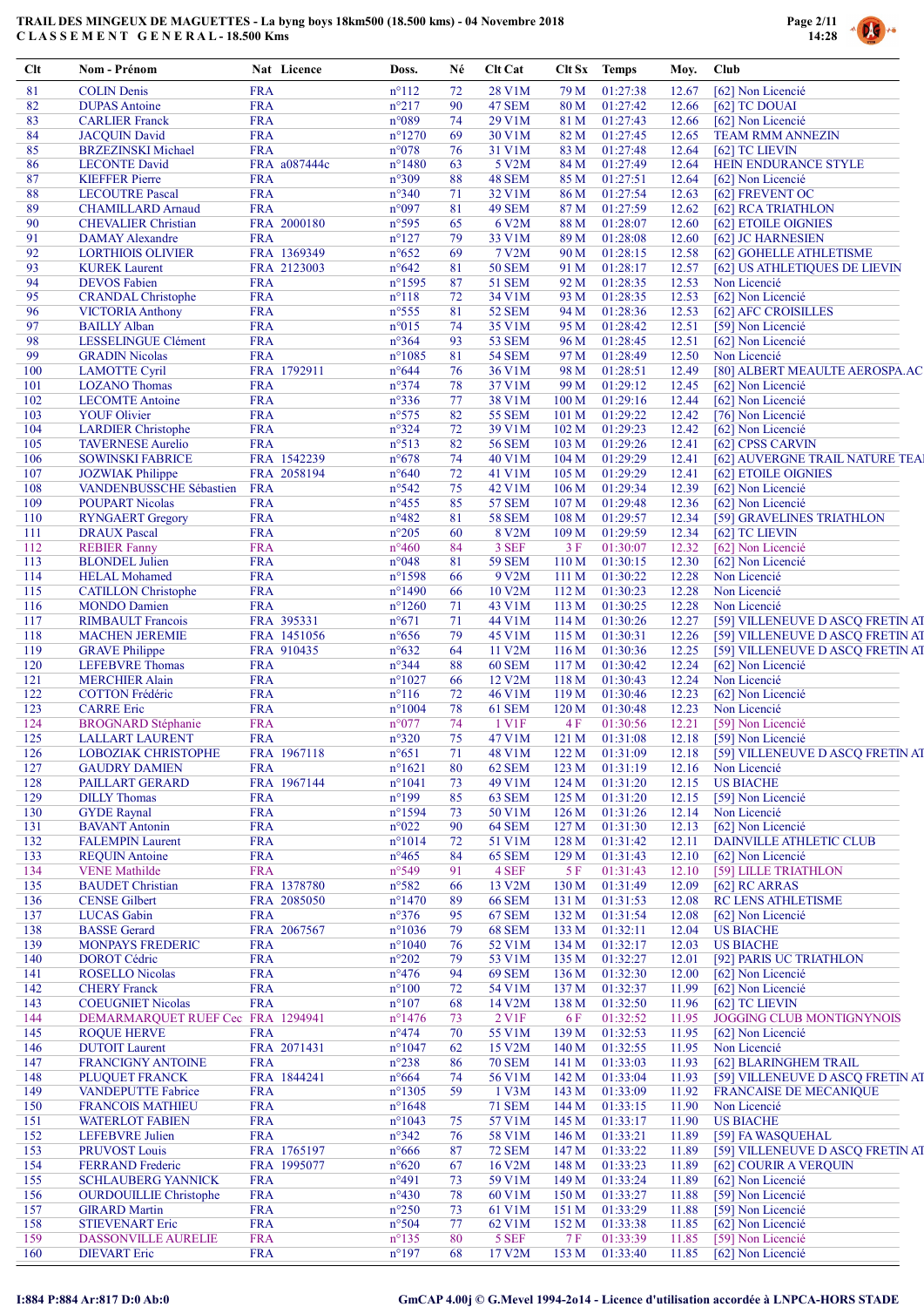

| $Cl$ t     | Nom - Prénom                                         | Nat Licence               | Doss.                              | Né       | Clt Cat                 | Clt Sx           | <b>Temps</b>         | Moy.           | <b>Club</b>                            |
|------------|------------------------------------------------------|---------------------------|------------------------------------|----------|-------------------------|------------------|----------------------|----------------|----------------------------------------|
| 161        | <b>BELLERIDE</b> Stephane                            | <b>FRA</b>                | n°031                              | 74       | 63 V1M                  | 154M             | 01:33:48             | 11.83          | [62] Non Licencié                      |
| 162        | <b>FOLCKEN GUY</b>                                   | FRA 515304                | $n^{\circ}625$                     | 54       | 2 V3M                   | 155 M            | 01:33:51             | 11.83          | [59] VILLENEUVE D ASCQ FRETIN AT       |
| 163        | <b>DORE MICKAEL</b>                                  | <b>FRA</b>                | $n^{\circ}201$                     | 89       | <b>73 SEM</b>           | 156M             | 01:33:54             | 11.82          | [60] Non Licencié                      |
| 164        | <b>CHENU GREGORY</b>                                 | <b>FRA</b>                | n°099                              | 86       | <b>74 SEM</b>           | 157 M            | 01:34:04             | 11.80          | [62] Non Licencié                      |
| 165        | <b>LIVENAIS</b> Franck                               | <b>FRA</b>                | $n^{\circ}1505$                    | 72       | 64 V1M                  | 158 M            | 01:34:10             | 11.79          | Non Licencié                           |
| 166        | <b>SAINT GEORGES Hind</b>                            | <b>FRA</b>                | $n^{\circ}483$                     | 78       | 3 V1F                   | 8F               | 01:34:13             | 11.78          | [59] LILLE TRIATHLON                   |
| 167        | <b>GALLET AURELIEN</b>                               | <b>FRA</b>                | $n^{\circ}244$                     | 79       | 65 V1M                  | 159 M            | 01:34:16             | 11.78          | [62] Non Licencié                      |
| 168        | <b>LEGRAND FREDERIC</b>                              | <b>FRA</b>                | $n^{\circ}347$                     | 74       | 66 V1M                  | 160 M            | 01:34:21             | 11.77          | [62] Non Licencié                      |
| 169        | <b>CANDELIER Boris</b>                               | <b>FRA</b>                | $n^{\circ}086$                     | 78       | 67 V1M                  | 161 <sub>M</sub> | 01:34:31             | 11.74          | [62] Non Licencié                      |
| 170        | <b>PLOUVIEZ Vincent</b>                              | FRA a63981c               | $n^{\circ}1022$                    | 73       | 68 V1M                  | 162 M            | 01:34:33             | 11.74          | <b>TRIATLON DE LIEVIN</b>              |
| 171        | <b>GORISSE NOEMIE</b>                                | <b>FRA</b>                | $n^{\circ}257$                     | 82       | 6 SEF                   | 9 F              | 01:34:39             | 11.73          | [59] Non Licencié                      |
| 172        | <b>VERKEST ANTOINE</b>                               | FRA 1972821               | $n^{\circ}684$<br>$n^{\circ}$ 1475 | 83       | <b>75 SEM</b>           | 163 M            | 01:34:39             | 11.73          | [59] VILLENEUVE D ASCQ FRETIN AT       |
| 173<br>174 | <b>RUEF Xavier</b><br>LARDÉ Antoine                  | FRA 1393750<br><b>FRA</b> | $n^{\circ}325$                     | 65<br>95 | 18 V2M<br><b>76 SEM</b> | 164M<br>165 M    | 01:34:40<br>01:34:40 | 11.73<br>11.73 | JOGGING CLUB MONTIGNYNOIS              |
| 175        | <b>PERRIER Liam</b>                                  | <b>FRA</b>                | $n^{\circ}437$                     | 84       | <b>77 SEM</b>           | 166 M            | 01:34:41             | 11.72          | [62] Non Licencié<br>[92] Non Licencié |
| 176        | <b>LAURENT</b> Pierre                                | <b>FRA</b>                | $n^{\circ}327$                     | 85       | <b>78 SEM</b>           | 167 <sub>M</sub> | 01:34:46             | 11.71          | [62] Non Licencié                      |
| 177        | <b>CARLIER Maxime</b>                                | FRA 1868224               | n°591                              | 84       | <b>79 SEM</b>           | 168 <sub>M</sub> | 01:34:49             | 11.71          | [62] ARTOIS ATHLETISME                 |
| 178        | <b>RAULIN</b> Vincent                                | <b>FRA</b>                | $n^{\circ}459$                     | 72       | 69 V1M                  | 169 <sub>M</sub> | 01:34:53             | 11.70          | [78] Non Licencié                      |
| 179        | <b>CHADILLARD Edouard</b>                            | <b>FRA</b>                | $n^{\circ}1471$                    | 84       | <b>80 SEM</b>           | 170 <sub>M</sub> | 01:34:57             | 11.69          | Non Licencié                           |
| 180        | <b>CUISINIER Sophie</b>                              | FRA 1729982               | n°598                              | 80       | 7 SEF                   | 10F              | 01:34:58             | 11.69          | [62] US ATHLETIQUES DE LIEVIN          |
| 181        | <b>LEKIEFFRE OLIVIER</b>                             | <b>FRA</b>                | $n^{\circ}350$                     | 75       | 70 V1M                  | 171 M            | 01:35:00             | 11.69          | [62] STA SPORTS EY LOISIRS             |
| 182        | <b>ROOBAEY Nicolas</b>                               | <b>FRA</b>                | $n^{\circ}473$                     | 77       | 71 V1M                  | 172 M            | 01:35:09             | 11.67          | [62] Non Licencié                      |
| 183        | <b>RENAUX Thierry</b>                                | <b>FRA</b>                | $n^{\circ}464$                     | 80       | <b>81 SEM</b>           | 173 M            | 01:35:21             | 11.64          | [62] Non Licencié                      |
| 184        | <b>DUHEM Patrice</b>                                 | FRA 1886111               | $n^{\circ}616$                     | 71       | 72 V1M                  | 174M             | 01:35:27             | 11.63          | [62] GOHELLE ATHLETISME                |
| 185        | <b>RIBAY Alan</b>                                    | <b>FRA</b>                | $n^{\circ}467$                     | 00       | 1 JUM                   | 175 M            | 01:35:33             | 11.62          | [62] Non Licencié                      |
| 186        | <b>DUFOUR Emilie</b>                                 | FRA 1614076               | $n^{\circ}613$                     | 90       | 8 SEF                   | 11F              | 01:35:34             | 11.62          | [59] VILLENEUVE D ASCQ FRETIN AT       |
| 187        | <b>OURAGHI</b> Mohamed                               | <b>FRA</b>                | $n^{\circ}1512$                    | 82       | <b>82 SEM</b>           | 176 M            | 01:35:38             | 11.61          | Non Licencié                           |
| 188        | <b>DAVID</b> Emmanuel                                | <b>FRA</b>                | $n^{\circ}137$                     | 73       | 73 V1M                  | 177 M            | 01:35:39             | 11.61          | [62] Non Licencié                      |
| 189        | <b>THERAGE Geoffrey</b>                              | <b>FRA</b>                | n°518                              | 91       | <b>83 SEM</b>           | 178 M            | 01:35:43             | 11.60          | [62] Non Licencié                      |
| 190        | <b>BOUCHERY Vincent</b>                              | <b>FRA</b>                | $n^{\circ}062$                     | 71       | 74 V1M                  | 179M             | 01:35:44             | 11.60          | [80] Non Licencié                      |
| 191        | <b>LAIGLE</b> Antoine                                | <b>FRA</b>                | n°319                              | 78       | <b>75 V1M</b>           | 180 M            | 01:35:45             | 11.59          | [62] Non Licencié                      |
| 192        | <b>BRIDOUX CYRIL</b>                                 | <b>FRA</b>                | n°073                              | 81       | <b>84 SEM</b>           | 181 M            | 01:35:47             | 11.59          | [62] Non Licencié                      |
| 193        | <b>LORTHIOIS Philippe</b>                            | FRA 1369346               | $n^{\circ}653$                     | 65       | 19 V2M                  | 182 M            | 01:35:52             | 11.58          | [62] GOHELLE ATHLETISME                |
| 194        | <b>DELASSUS</b> Yannick                              | <b>FRA</b>                | $n^{\circ}158$                     | 85       | <b>85 SEM</b>           | 183M             | 01:35:53             | 11.58          | [59] Non Licencié                      |
| 195        | <b>BLONDEL Meddy</b>                                 | <b>FRA</b>                | n°049                              | 73       | <b>76 V1M</b>           | 184 M            | 01:35:53             | 11.58          | [62] Non Licencié                      |
| 196        | <b>SANTUNE Melanie</b>                               | <b>FRA</b>                | $n^{\circ}1508$                    | 86       | 9 SEF                   | 12F              | 01:36:05             | 11.55          | <b>RCA TRIATHLON</b>                   |
| 197        | <b>WIECKOWIAK Dominique</b>                          | <b>FRA</b>                | $n^{\circ}1007$                    | 67       | 20 V <sub>2</sub> M     | 185 M            | 01:36:06             | 11.55          | <b>WIECKOTEAM</b>                      |
| 198        | <b>MARTIN Stéphane</b>                               | <b>FRA</b>                | $n^{\circ}396$                     | 73       | 77 V1M                  | 186 M            | 01:36:10             | 11.54          | [45] Non Licencié                      |
| 199        | <b>DIGIRONIMO Andre</b>                              | FRA 208142                | $n^{\circ}$ 1474                   | 59       | 3 V3M                   | 187 <sub>M</sub> | 01:36:11             | 11.54          | JOGGING CLUB MONTIGNYNOIS              |
| 200        | <b>OLEJNICZAK</b> Jose                               | <b>FRA</b>                | $n^{\circ}1008$                    | 67       | 21 V2M                  | 188 M            | 01:36:14             | 11.54          | Non Licencié                           |
| 201        | <b>CHAMBÉRY</b> Philippe                             | <b>FRA</b>                | n°096                              | 63       | 22 V2M                  | 189 M            | 01:36:16             | 11.53          | [62] Non Licencié                      |
| 202        | <b>DEMAZURE</b> Eric                                 | FRA 1347841               | $n^{\circ}1108$                    | 73       | <b>78 V1M</b>           | 190 <sub>M</sub> | 01:36:20             | 11.52          | VERMELLES ATHLETIC CLUB                |
| 203        | <b>VINCENT Christophe</b>                            | FRA 1304285               | $n^{\circ}1109$                    | 75       | 79 V1M                  | 191 M            | 01:36:20             | 11.52          | <b>VERMELLES ATHLETIC CLUB</b>         |
| 204        | PETITGENAY David                                     | <b>FRA</b>                | $n^{\circ}439$                     | 78       | 80 V1M                  | 192 M            | 01:36:20             | 11.52          | $[62]$ JOG ABLAIN                      |
| 205        | <b>CARLIER Fabrice</b>                               | FRA 1699281               | $n^{\circ}$ 1460                   | 71       | 81 V1M                  | 193 M            | 01:36:21             | 11.52          | <b>RUNNING CLUB NOYELLOIS</b>          |
| 206        | <b>LELIEVRE</b> Jerome                               | FRA 1119824               | $n^{\circ}647$                     | 75       | 82 V1M                  |                  | 194 M 01:36:21       | 11.52          | [62] RUNNING CLUB NOYELLOIS            |
| 207        | <b>MOUGIN Sylvain</b>                                | <b>FRA</b>                | $n^{\circ}420$                     | 72       | 83 V1M                  | 195 M            | 01:36:21             | 11.52          | [62] Non Licencié                      |
| 208        | <b>MENARD FABRICE</b>                                | <b>FRA</b>                | $n^{\circ}402$                     | 81       | <b>86 SEM</b>           | 196 M            | 01:36:34             | 11.50          | [62] Non Licencié                      |
| 209        | <b>MANGOT</b> Matthieu                               | <b>FRA</b>                | n°386                              | 77       | 84 V1M                  | 197 <sub>M</sub> | 01:36:34             | 11.49          | [62] Non Licencié                      |
| 210        | <b>JODRY David</b>                                   | <b>FRA</b>                | $n^{\circ}$ 1320                   | 73       | 85 V1M                  | 198 <sub>M</sub> | 01:36:43             | 11.48          | <b>AGENCE PULPIMO</b>                  |
| 211        | <b>GLACHET Michael</b>                               | <b>FRA</b>                | $n^{\circ}254$                     | 70       | 86 V1M                  | 199M             | 01:36:49             | 11.47          | [62] Non Licencié                      |
| 212        | <b>CARDIN Patrice</b>                                | FRA 466057                | $n^{\circ}1084$                    | 66       | 23 V2M                  | 200 M            | 01:36:50             | 11.46          | Non Licencié                           |
| 213        | <b>DELIERS</b> Vincent                               | <b>FRA</b>                | $n^{\circ}166$                     | 74       | 87 V1M                  | 201 M            | 01:36:53             | 11.46          | [62] Non Licencié                      |
| 214        | <b>HEDOIRE</b> Frédéric                              | FRA 181257                | $n^{\circ}635$                     | 75       | <b>88 V1M</b>           | 202 M            | 01:36:55             | 11.45          | [62] RC ARRAS                          |
| 215        | <b>CHEVALIER Sandrine</b>                            | FRA 1903004               | $n^{\circ}596$                     | 72       | 4 V1F                   | 13 F             | 01:36:59             | 11.45          | [62] ETOILE OIGNIES                    |
| 216        | <b>HERMANT Clement</b>                               | FRA 1646876               | $n^{\circ}636$                     | 83       | <b>87 SEM</b>           | 203 M            | 01:37:01             | 11.44          | [62] PLANETE RUNNING AND WALKI         |
| 217        | FEUILLET Alexandre                                   | <b>FRA</b>                | $n^{\circ}230$                     | 73       | 89 V1M                  | 204 M            | 01:37:06             | 11.43          | [59] AC MARCOUOIS                      |
| 218<br>219 | <b>LEVRAY Dominique</b><br><b>CAUDRELIER Gregory</b> | <b>FRA</b><br><b>FRA</b>  | $n^{\circ}1093$<br>$n^{\circ}094$  | 65       | 24 V2M<br>90 V1M        | 205 M            | 01:37:13<br>01:37:18 | 11.42          | Non Licencié<br>[62] Non Licencié      |
| 220        | <b>KRIM</b> Mohamed                                  | <b>FRA</b>                | $n^{\circ}1017$                    | 76<br>54 | 4 V3M                   | 206 M            | 01:37:20             | 11.41          | Non Licencié                           |
| 221        | <b>BEAUDUCEL Charlene</b>                            | <b>FRA</b>                | $n^{\circ}026$                     | 85       | <b>10 SEF</b>           | 207 M<br>14F     | 01:37:21             | 11.40<br>11.40 | [62] Non Licencié                      |
| 222        | <b>LEVOIR Patrick</b>                                | FRA 1332247               | $n^{\circ}1280$                    | 68       | 91 V1M                  | 208 M            | 01:37:21             | 11.40          | <b>AUBIGNY RUNNING</b>                 |
| 223        | <b>MENTION Julien</b>                                | <b>FRA</b>                | $n^{\circ}403$                     | 79       | 92 V1M                  | 209 <sub>M</sub> | 01:37:25             | 11.40          | [62] Non Licencié                      |
| 224        | <b>GOUIN MICKAEL</b>                                 | FRA 1229008               | $n^{\circ}631$                     | 74       | 93 V1M                  | 210 M            | 01:37:27             | 11.39          | [59] VILLENEUVE D ASCQ FRETIN AT       |
| 225        | <b>BALCEREK Olivier</b>                              | <b>FRA</b>                | $n^{\circ}018$                     | 69       | 25 V2M                  | 211 M            | 01:37:40             | 11.37          | [62] AFC CROISILLES                    |
| 226        | ROJEWSKI AURELIE                                     | FRA 1968341               | $n^{\circ}674$                     | 79       | 5 V1F                   | 15F              | 01:37:42             | 11.36          | [62] ARTOIS ATHLETISME                 |
| 227        | <b>WATEL Sebastien</b>                               | <b>FRA</b>                | $n^{\circ}567$                     | 75       | 94 V1M                  | 212 M            | 01:37:42             | 11.36          | [62] Non Licencié                      |
| 228        | <b>DILLY Olivier</b>                                 | <b>FRA</b>                | $n^{\circ}198$                     | 75       | 95 V1M                  | 213 M            | 01:37:56             | 11.33          | [62] Non Licencié                      |
| 229        | <b>DRIEEN</b> Jeremy                                 | <b>FRA</b>                | $n^{\circ}$ 1488                   | 81       | <b>88 SEM</b>           | 214 M            | 01:38:00             | 11.33          | Non Licencié                           |
| 230        | <b>ROBA Thierry</b>                                  | <b>FRA</b>                | $n^{\circ}470$                     | 72       | 96 V1M                  | 215 M            | 01:38:01             | 11.33          | [62] Non Licencié                      |
| 231        | <b>SOINARD Alexis</b>                                | <b>FRA</b>                | $n^{\circ}501$                     | 83       | <b>89 SEM</b>           | 216 M            | 01:38:02             | 11.32          | [59] Non Licencié                      |
| 232        | <b>DELELIS Sébastien</b>                             | <b>FRA</b>                | $n^{\circ}163$                     | 77       | 97 V1M                  | 217 M            | 01:38:05             | 11.32          | [62] Non Licencié                      |
| 233        | <b>DENECKER Nicolas</b>                              | <b>FRA</b>                | $n^{\circ}174$                     | 80       | <b>90 SEM</b>           | 218 M            | 01:38:06             | 11.32          | [62] Non Licencié                      |
| 234        | <b>DELSARTE Arnaud</b>                               | <b>FRA</b>                | $n^{\circ}170$                     | 79       | 98 V1M                  | 219 M            | 01:38:08             | 11.31          | [62] Non Licencié                      |
| 235        | PRUVOST Jonathan                                     | <b>FRA</b>                | $n^{\circ}$ 1325                   | 76       | 99 V1M                  | 220 M            | 01:38:11             | 11.31          | <b>AGENCE PULPIMO</b>                  |
| 236        | <b>MAES SYLVAIN</b>                                  | <b>FRA</b>                | n°381                              | 80       | 91 SEM                  | 221 M            | 01:38:18             | 11.29          | [21] Non Licencié                      |
| 237        | <b>POHIER Stephane</b>                               | <b>FRA</b>                | $n^{\circ}447$                     | 84       | <b>92 SEM</b>           | 222 M            | 01:38:18             | 11.29          | [62] Non Licencié                      |
| 238        | LE GALL Anne                                         | <b>FRA</b>                | $n^{\circ}329$                     | 82       | <b>11 SEF</b>           | 16F              | 01:38:19             | 11.29          | [59] Non Licencié                      |
| 239        | <b>PELIKS Olivier</b>                                | <b>FRA</b>                | $n^{\circ}435$                     | 73       | 100 V1M                 | 223 M            | 01:38:20             | 11.29          | [59] Non Licencié                      |
| 240        | <b>WIDHEN Valentin</b>                               | <b>FRA</b>                | $n^{\circ}571$                     | 01       | $2$ JUM                 | 224 M            | 01:38:21             | 11.29          | [62] JOG ABLAIN                        |
|            |                                                      |                           |                                    |          |                         |                  |                      |                |                                        |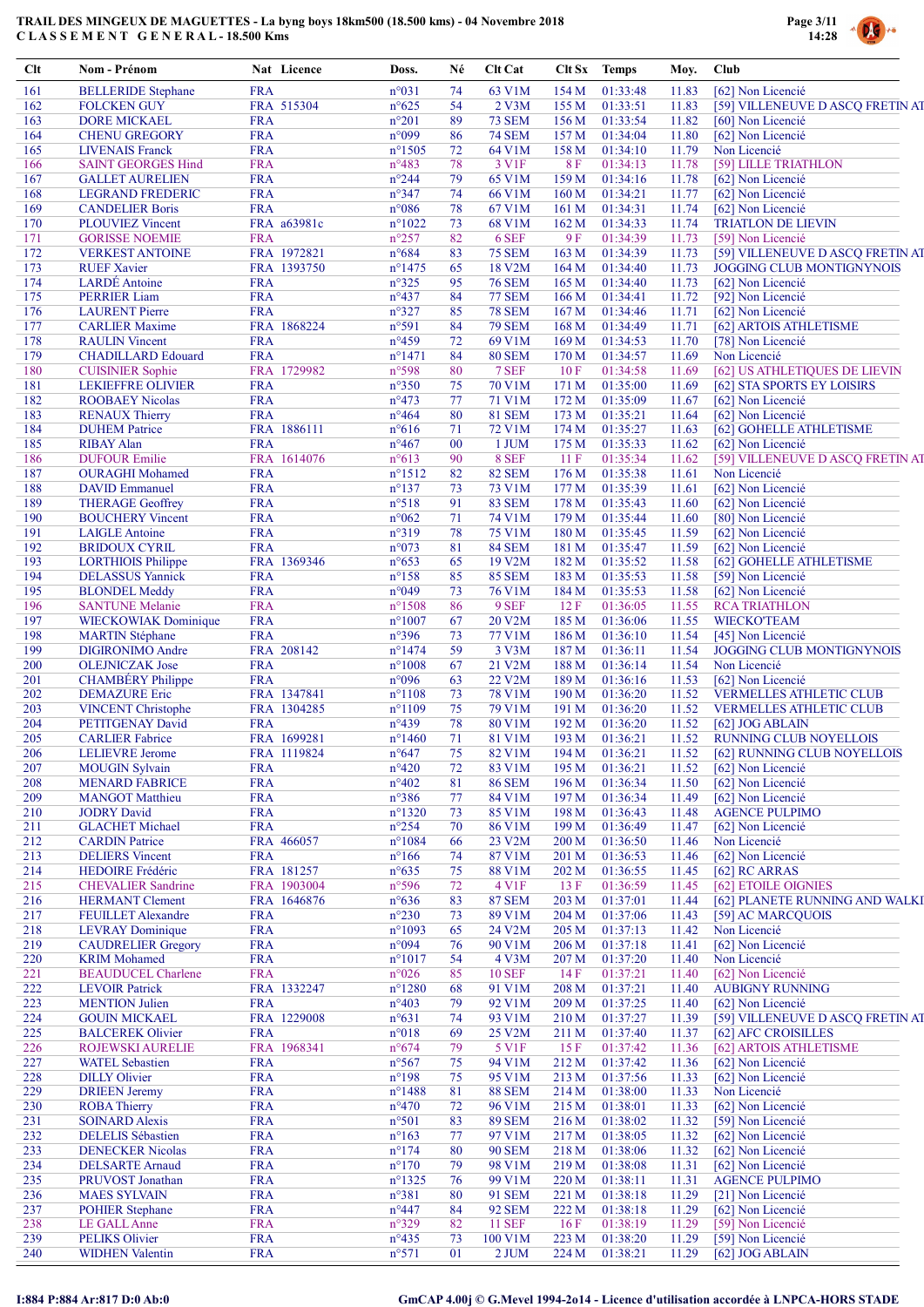

| Clt        | Nom - Prénom                                       | Nat Licence               | Doss.                              | Né       | <b>Clt Cat</b>                   | <b>Clt Sx</b>  | <b>Temps</b>         | Moy.           | Club                                    |
|------------|----------------------------------------------------|---------------------------|------------------------------------|----------|----------------------------------|----------------|----------------------|----------------|-----------------------------------------|
| 241        | <b>VAILLANT Victor</b>                             | <b>FRA</b>                | $n^{\circ}537$                     | 94       | <b>93 SEM</b>                    | 225 M          | 01:38:22             | 11.29          | [62] TEAM TERNOIS                       |
| 242        | DA SILVA Adrien                                    | <b>FRA</b>                | $n^{\circ}124$                     | 95       | <b>94 SEM</b>                    | 226 M          | 01:38:25             | 11.28          | [62] Non Licencié                       |
| 243        | <b>SMAGGHE Muriel</b>                              | <b>FRA</b>                | n°500                              | 64       | 1 V <sub>2F</sub>                | 17F            | 01:38:29             | 11.27          | [59] LES COP1 D'ABORD                   |
| 244        | <b>LEFEBVRE</b> Florian                            | <b>FRA</b>                | $n^{\circ}341$                     | 93       | <b>95 SEM</b>                    | 227 M          | 01:38:35             | 11.26          | [62] Non Licencié                       |
| 245<br>246 | <b>COPIN EMMANUEL</b><br><b>WANDEWALLE Karl</b>    | <b>FRA</b><br><b>FRA</b>  | $n^{\circ}115$<br>$n^{\circ}$ 563  | 81<br>72 | <b>96 SEM</b><br>101 V1M         | 228 M<br>229 M | 01:38:36<br>01:38:40 | 11.26<br>11.25 | [62] Non Licencié<br>[59] FA WASQUEHAL  |
| 247        | <b>SAINT GEORGES Regis</b>                         | <b>FRA</b>                | $n^{\circ}484$                     | 78       | 102 V1M                          | 230 M          | 01:38:43             | 11.24          | [59] LILLE TRIATHLON                    |
| 248        | <b>BONOMOL JEANNE</b>                              | <b>FRA</b>                | n°059                              | 94       | <b>12 SEF</b>                    | 18F            | 01:38:44             | 11.24          | [59] LILLE TRIATHLON                    |
| 249        | ROSELLO Jean sebastien                             | <b>FRA</b>                | $n^{\circ}475$                     | 82       | <b>97 SEM</b>                    | 231 M          | 01:38:44             | 11.24          | [62] Non Licencié                       |
| 250        | <b>TRIPLET Matthieu</b>                            | FRA 1707735               | $n^{\circ}682$                     | 75       | 103 V1M                          | 232 M          | 01:38:55             | 11.22          | $[62]$ ATHLE 55                         |
| 251        | <b>QUINMEULD Philippe</b>                          | FRA 1132392               | $n^{\circ}668$                     | 61       | 26 V2M                           | 233 M          | 01:38:55             | 11.22          | [62] JOGGING CLUB MONTIGNYNOIS          |
| 252        | <b>HARMEL Thibaut</b>                              | <b>FRA</b>                | $n^{\circ}1065$                    | 85       | <b>98 SEM</b>                    | 234 M          | 01:39:04             | 11.21          | <b>VIEACTIVE ASSO</b>                   |
| 253        | <b>BEELE</b> Aude                                  | <b>FRA</b>                | n°029                              | 74       | 6 V1F                            | 19F            | 01:39:09<br>01:39:09 | 11.20          | [59] TC LIEVIN                          |
| 254<br>255 | <b>LOSFELD</b> Aymeric<br><b>FRACAS</b> Damien     | FRA 1483082<br><b>FRA</b> | $n^{\circ}655$<br>$n^{\circ}237$   | 73<br>83 | 104 V1M<br><b>99 SEM</b>         | 235 M<br>236 M | 01:39:20             | 11.20<br>11.18 | [59] US MARQUETTE<br>[59] FA WASQUEHAL  |
| 256        | <b>MIGASZEWSKI Franck</b>                          | <b>FRA</b>                | $n^{\circ}412$                     | 77       | 105 V1M                          | 237 M          | 01:39:22             | 11.17          | [62] Non Licencié                       |
| 257        | <b>BRICOUT Vincent</b>                             | <b>FRA</b>                | $n^{\circ}072$                     | 87       | <b>100 SEM</b>                   | 238 M          | 01:39:24             | 11.17          | [62] Non Licencié                       |
| 258        | <b>BEAUVISAGE JOHAN</b>                            | <b>FRA</b>                | $n^{\circ}1619$                    | 82       | <b>101 SEM</b>                   | 239 M          | 01:39:26             | 11.16          | Non Licencié                            |
| 259        | <b>MALFAIT David</b>                               | <b>FRA</b>                | n°384                              | 81       | <b>102 SEM</b>                   | 240 M          | 01:39:30             | 11.16          | [62] Non Licencié                       |
| 260        | <b>BAHOR BENOIT</b>                                | <b>FRA</b>                | n°013                              | 83       | <b>103 SEM</b>                   | 241 M          | 01:39:30             | 11.16          | [59] FA WASQUEHAL                       |
| 261        | <b>VERMERSCH Olivier</b>                           | <b>FRA</b>                | $n^{\circ}$ 1456                   | 71       | 106 V1M                          | 242 M          | 01:39:32             | 11.15          | Non Licencié                            |
| 262        | <b>BOMMART</b> Vincent                             | <b>FRA</b>                | n°055                              | 78       | 107 V1M                          | 243 M          | 01:39:32             | 11.15          | [62] Non Licencié                       |
| 263        | <b>VERNE</b> Lucie                                 | <b>FRA</b>                | n°553                              | 88       | <b>13 SEF</b>                    | 20F            | 01:39:36             | 11.15          | [59] Non Licencié                       |
| 264        | <b>KONARSKI</b> Jean-francois                      | <b>FRA</b>                | $n^{\circ}310$                     | 63       | 27 V2M                           | 244 M          | 01:39:45             | 11.13          | [62] TC LIEVIN                          |
| 265        | <b>CARON</b> Aurelie                               | <b>FRA</b>                | $n^{\circ}1570$                    | 85       | <b>14 SEF</b>                    | 21F            | 01:39:46             | 11.13          | <b>USA LIEVIN</b>                       |
| 266<br>267 | <b>MARTIN DOMINIQUE</b><br><b>SANNIER Marc</b>     | <b>FRA</b><br><b>FRA</b>  | n°393<br>$n^{\circ}487$            | 73<br>80 | 108 V1M<br><b>104 SEM</b>        | 245 M<br>246 M | 01:39:49<br>01:39:50 | 11.12<br>11.12 | [62] Non Licencié<br>[62] RCA TRIATHLON |
| 268        | <b>FAFOURNOUX Guillaume</b>                        | <b>FRA</b>                | $n^{\circ}228$                     | 84       | <b>105 SEM</b>                   | 247 M          | 01:39:51             | 11.12          | [59] Non Licencié                       |
| 269        | <b>HALLAF</b> Francois                             | <b>FRA</b>                | $n^{\circ}267$                     | 65       | 28 V2M                           | 248 M          | 01:39:53             | 11.11          | [59] Non Licencié                       |
| 270        | <b>FILBIEN</b> Anne                                | FRA 1635700               | $n^{\circ}621$                     | 83       | <b>15 SEF</b>                    | 22F            | 01:39:54             | 11.11          | [62] SERVINS ATHLETIC CLUB              |
| 271        | <b>CARON JEREMY</b>                                | <b>FRA</b>                | n°092                              | 84       | <b>106 SEM</b>                   | 249 M          | 01:39:56             | 11.11          | [62] Non Licencié                       |
| 272        | <b>THIBAUT Michel</b>                              | <b>FRA</b>                | $n^{\circ}520$                     | 80       | <b>107 SEM</b>                   | 250 M          | 01:40:02             | 11.10          | [62] COURIR A VERQUIN                   |
| 273        | <b>FILBIEN Damien</b>                              | FRA 1703802               | $n^{\circ}622$                     | 82       | <b>108 SEM</b>                   | 251 M          | 01:40:04             | 11.09          | [62] SERVINS ATHLETIC CLUB              |
| 274        | <b>DELORY</b> Didier                               | <b>FRA</b>                | $n^{\circ}1024$                    | 56       | 5 V3M                            | 252 M          | 01:40:09             | 11.08          | <b>TRIATLON DE LIEVIN</b>               |
| 275        | <b>VAAST</b> Guillaume                             | <b>FRA</b>                | $n^{\circ}534$                     | 81       | <b>109 SEM</b>                   | 253 M          | 01:40:09             | 11.08          | [62] JOG ABLAIN                         |
| 276        | ?Dossard $\#1655$                                  | <b>FRA</b>                | $n^{\circ}1655$                    |          | <b>110 SEM</b>                   | 254 M          | 01:40:12             | 11.08          | Non Licencié                            |
| 277        | <b>TERRYN</b> Adeline                              | <b>FRA</b>                | $n^{\circ}516$                     | 71       | 7 V1F                            | 23 F           | 01:40:15             | 11.07          | [59] Non Licencié                       |
| 278        | <b>HUART Richard</b>                               | <b>FRA</b>                | n°288                              | 59       | 6 V3M                            | 255 M          | 01:40:17             | 11.07          | [59] Non Licencié                       |
| 279<br>280 | VAN OVERTVELDT Elodie<br><b>PILLIEZ Thomas</b>     | <b>FRA</b><br><b>FRA</b>  | n°539<br>$n^{\circ}442$            | 87<br>82 | <b>16 SEF</b><br>111 SEM         | 24 F<br>256 M  | 01:40:18<br>01:40:18 | 11.07<br>11.07 | [59] Non Licencié<br>[59] Non Licencié  |
| 281        | <b>BLANCKAERT Martin</b>                           | <b>FRA</b>                | n°045                              | 83       | <b>112 SEM</b>                   | 257 M          | 01:40:21             | 11.06          | [62] Non Licencié                       |
| 282        | <b>VOLANT</b> Arnaud                               | <b>FRA</b>                | $n^{\circ}560$                     | 77       | 109 V1M                          | 258 M          | 01:40:28             | 11.05          | [62] TC LIEVIN                          |
| 283        | <b>DUPAYAGE DAVY</b>                               | <b>FRA</b>                | $n^{\circ}218$                     | 94       | 113 SEM                          | 259 M          | 01:40:30             | 11.05          | [62] Non Licencié                       |
| 284        | <b>BOURGOIS Michael</b>                            | <b>FRA</b>                | $n^{\circ}068$                     | 76       | 110 V1M                          | 260 M          | 01:40:35             | 11.04          | [62] Non Licencié                       |
| 285        | <b>DROQUE JULIE</b>                                | <b>FRA</b>                | $n^{\circ}206$                     | 92       | <b>17 SEF</b>                    | 25 F           | 01:40:36             | 11.03          | [62] Non Licencié                       |
| 286        | <b>KUZNICKI PIERRE</b>                             | FRA 1723582               | $n^{\circ}643$                     | 81       | 114 SEM                          |                | 261 M 01:40:37       |                | 11.03 [62] US ATHLETIQUES DE LIEVIN     |
| 287        | <b>BINCZYK</b> Ludovic                             | <b>FRA</b>                | $n^{\circ}044$                     | 83       | 115 SEM                          | 262 M          | 01:40:37             | 11.03          | [62] TC AVION                           |
| 288        | <b>TAVERNIEE Laurent</b>                           | <b>FRA</b>                | $n^{\circ}514$                     | 90       | <b>116 SEM</b>                   | 263 M          | 01:40:40             | 11.03          | [59] Non Licencié                       |
| 289        | <b>CHAMILLARD Bertrand</b>                         | <b>FRA</b>                | $n^{\circ}$ 1267                   | 81       | <b>117 SEM</b>                   | 264 M          | 01:40:41             | 11.03          | Non Licencié                            |
| 290        | <b>HOAREAU BERENGERE</b>                           | FRA 2080483               | $n^{\circ}280$                     | 81       | <b>18 SEF</b>                    | 26F            | 01:40:44             | 11.02          | [62] ETOILE OIGNIES                     |
| 291<br>292 | <b>DAMBRAIN</b> Jean Marc<br><b>VANDOOREN Paul</b> | <b>FRA</b><br><b>FRA</b>  | $n^{\circ}128$<br>$n^{\circ}546$   | 65       | 29 V2M                           | 265 M          | 01:40:51<br>01:40:52 | 11.01          | [62] Non Licencié<br>[62] RCA TRIATHLON |
| 293        | <b>COLAU</b> Gerald                                | FRA 1681145               | n°597                              | 80<br>70 | 118 SEM<br>111 V1M               | 266 M<br>267 M | 01:40:52             | 11.01<br>11.01 | [80] ALBERT MEAULTE AEROSPA.AC          |
| 294        | <b>SUEUR Mehdy</b>                                 | <b>FRA</b>                | $n^{\circ}505$                     | 82       | 119 SEM                          | 268 M          | 01:40:54             | 11.00          | [62] Non Licencié                       |
| 295        | RITAINE Jérémie                                    | <b>FRA</b>                | $n^{\circ}469$                     | 84       | <b>120 SEM</b>                   | 269 M          | 01:41:05             | 10.98          | [59] Non Licencié                       |
| 296        | <b>DELVAL JEROME</b>                               | FRA 1973189               | $n^{\circ}605$                     | 79       | 112 V1M                          | 270 M          | 01:41:08             | 10.98          | [62] ARTOIS ATHLETISME                  |
| 297        | <b>VILETTE Laurent</b>                             | <b>FRA</b>                | $n^{\circ}$ 556                    | 76       | 113 V1M                          | 271 M          | 01:41:08             | 10.98          | [62] TERRIL TRAIL TEAM                  |
| 298        | <b>PARMENT</b> Fabien                              | FRA 1886720               | $n^{\circ}662$                     | 70       | 114 V1M                          | 272 M          | 01:41:08             | 10.98          | [62] ARTOIS ATHLETISME                  |
| 299        | <b>PIPON</b> Antoine                               | <b>FRA</b>                | $n^{\circ}443$                     | 75       | 115 V1M                          | 273 M          | 01:41:09             | 10.97          | [62] Non Licencié                       |
| 300        | <b>LEBRUN</b> Auguste                              | <b>FRA</b>                | $n^{\circ}1081$                    | 58       | 7 V3M                            | 274 M          | 01:41:10             | 10.97          | Non Licencié                            |
| 301        | <b>THULIEZ Loic</b>                                | <b>FRA</b>                | $n^{\circ}524$                     | 90       | 121 SEM                          | 275 M          | 01:41:15             | 10.96          | [62] Non Licencié                       |
| 302        | <b>DURIEZ Olivier</b>                              | <b>FRA</b>                | $n^{\circ}223$                     | 82       | <b>122 SEM</b>                   | 276 M          | 01:41:19             | 10.96          | [62] Non Licencié                       |
| 303<br>304 | <b>OGUET</b> Grégory<br><b>DELANNOIS Sébastien</b> | <b>FRA</b><br><b>FRA</b>  | $n^{\circ}428$<br>$n^{\circ}154$   | 82       | <b>123 SEM</b><br>116 V1M        | 277 M          | 01:41:25<br>01:41:26 | 10.95<br>10.94 | [62] FIT AND RUN<br>[62] Non Licencié   |
| 305        | <b>LESNIAK Philippe</b>                            | <b>FRA</b>                | n°363                              | 79<br>71 | 117 V1M                          | 278 M<br>279 M | 01:41:30             | 10.94          | [62] COACH SPORT SANTE                  |
| 306        | <b>KYNDT DANY</b>                                  | <b>FRA</b>                | $n^{\circ}315$                     | 68       | 30 V2M                           | 280 M          | 01:41:32             | 10.93          | [59] UNITI ISLAND                       |
| 307        | <b>DELANOY Géry</b>                                | <b>FRA</b>                | $n^{\circ}156$                     | 73       | 118 V1M                          | 281 M          | 01:41:34             | 10.93          | [62] Non Licencié                       |
| 308        | <b>DELCROIX Nicolas</b>                            | FRA 1970316               | $n^{\circ}602$                     | 75       | 119 V1M                          | 282 M          | 01:41:35             | 10.93          | [62] SERVINS ATHLETIC CLUB              |
| 309        | <b>THIOU Nicolas</b>                               | <b>FRA</b>                | $n^{\circ}521$                     | 79       | 120 V1M                          | 283 M          | 01:41:36             | 10.93          | [59] Non Licencié                       |
| 310        | <b>LUCAS</b> Frederic                              | <b>FRA</b>                | $n^{\circ}375$                     | 74       | 121 V1M                          | 284 M          | 01:41:40             | 10.92          | [62] Non Licencié                       |
| 311        | <b>GRIBOVAL Christian</b>                          | <b>FRA</b>                | $n^{\circ}$ 1296                   | 59       | 31 V2M                           | 285 M          | 01:41:47             | 10.91          | <b>FRANCAISE DE MECANIQUE</b>           |
| 312        | <b>DESPREZ Patrick</b>                             | <b>FRA</b>                | $n^{\circ}185$                     | 53       | 8 V3M                            | 286 M          | 01:41:48             | 10.90          | [62] Non Licencié                       |
| 313        | <b>AVINES Laureny</b>                              | <b>FRA</b>                | $n^{\circ}011$                     | 69       | 32 V2M                           | 287 M          | 01:41:50             | 10.90          | [62] Non Licencié                       |
| 314        | <b>MERLOT</b> Jean-Marc                            | <b>FRA</b>                | $n^{\circ}405$                     | 62       | 33 V2M                           | 288 M          | 01:41:54             | 10.89          | [62] Non Licencié                       |
| 315        | <b>DELEPINE Jerome</b>                             | <b>FRA</b>                | $n^{\circ}1551$                    | 76       | 122 V1M                          | 289 M          | 01:41:55             | 10.89          | Non Licencié                            |
| 316<br>317 | ?Dossard #1639                                     | <b>FRA</b><br><b>FRA</b>  | $n^{\circ}1639$<br>$n^{\circ}1632$ |          | <b>124 SEM</b><br><b>125 SEM</b> | 290 M          | 01:41:58<br>01:41:58 | 10.89          | Non Licencié<br>Non Licencié            |
| 318        | ?Dossard $\#1632$<br><b>VINIAL Gérard</b>          | <b>FRA</b>                | $n^{\circ}$ 1278                   | 51       | 9 V3M                            | 291 M<br>292 M | 01:42:02             | 10.89<br>10.88 | Non Licencié                            |
| 319        | <b>KARASIAK Cyril</b>                              | <b>FRA</b>                | $n^{\circ}306$                     | 83       | <b>126 SEM</b>                   | 293 M          | 01:42:03             | 10.88          | [62] Non Licencié                       |
| 320        | <b>REMY David</b>                                  | <b>FRA</b>                | $n^{\circ}462$                     | 77       | 123 V1M                          | 294 M          | 01:42:09             | 10.87          | [62] Non Licencié                       |
|            |                                                    |                           |                                    |          |                                  |                |                      |                |                                         |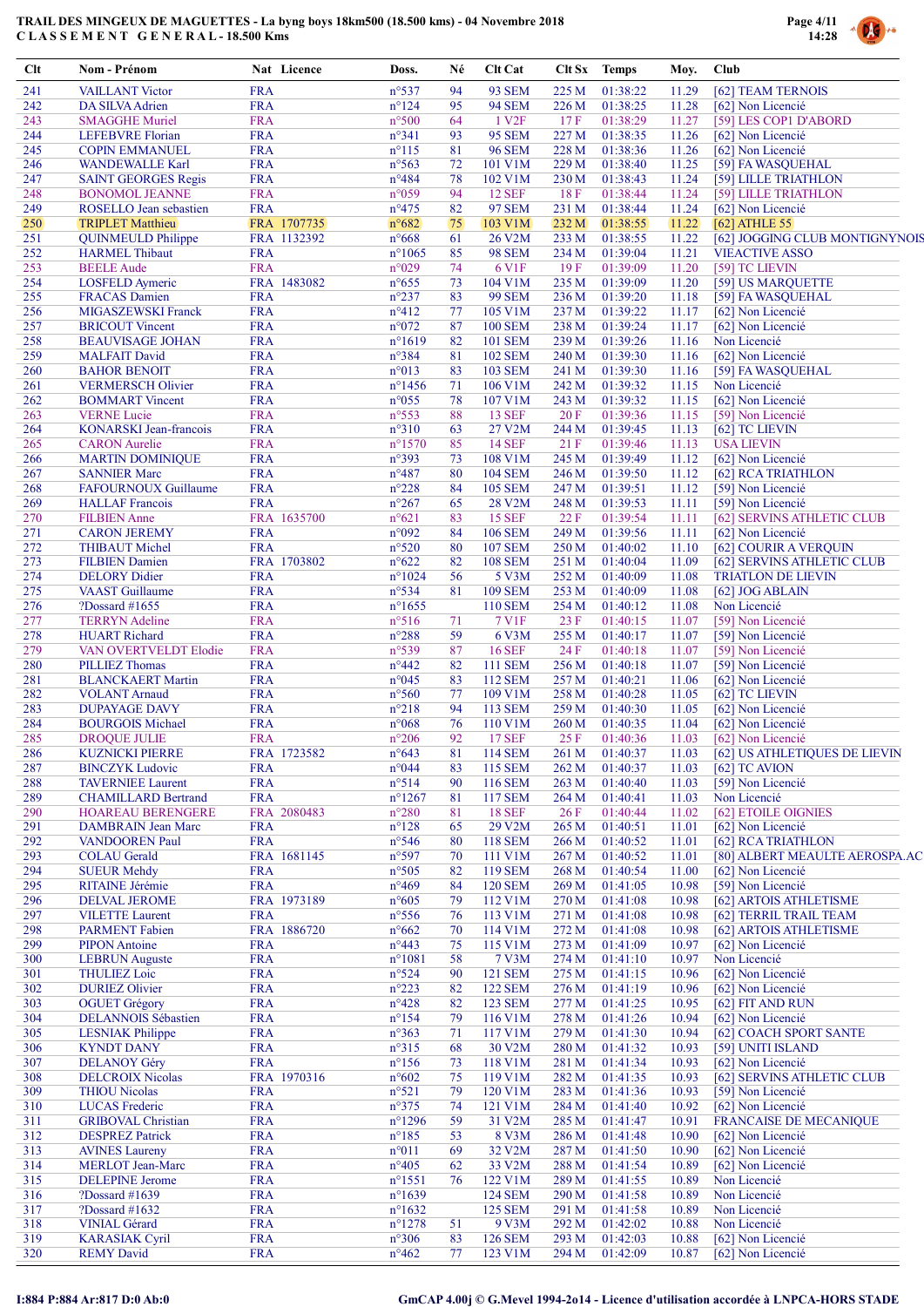

| Clt        | Nom - Prénom                                               |                          | Nat Licence | Doss.                              | Né       | <b>Clt Cat</b>            |                | Clt Sx Temps               | Moy.           | Club                                        |
|------------|------------------------------------------------------------|--------------------------|-------------|------------------------------------|----------|---------------------------|----------------|----------------------------|----------------|---------------------------------------------|
| 321        | <b>CAINE</b> Frédéric                                      | <b>FRA</b>               |             | n°082                              | 72       | 124 V1M                   | 295 M          | 01:42:16                   | 10.85          | [62] Non Licencié                           |
| 322        | <b>BAUDE</b> Franck                                        |                          | FRA 1590122 | $n^{\circ}581$                     | 67       | 34 V2M                    | 296 M          | 01:42:17                   | 10.85          | [62] GOHELLE ATHLETISME                     |
| 323        | <b>DELATTRE</b> Franck                                     | <b>FRA</b>               |             | $n^{\circ}159$                     | 66       | 35 V2M                    | 297 M          | 01:42:19                   | 10.85          | [59] Non Licencié                           |
| 324<br>325 | <b>ROGEZ SEBASTIEN</b><br><b>LORETTE Nicolas</b>           | <b>FRA</b>               | FRA 755294  | $n^{\circ}673$<br>$n^{\circ}372$   | 79<br>71 | 125 V1M<br>126 V1M        | 298 M<br>299 M | 01:42:27<br>01:42:29       | 10.83<br>10.83 | [62] AS SIMENCOURT<br>$[59]$ STI            |
| 326        | <b>HERBEZ</b> Jordane                                      | <b>FRA</b>               |             | $n^{\circ}275$                     | 89       | <b>127 SEM</b>            | 300 M          | 01:42:31                   | 10.83          | [62] Non Licencié                           |
| 327        | HONORÉ Rémy                                                | <b>FRA</b>               |             | $n^{\circ}285$                     | 80       | <b>128 SEM</b>            | 301 M          | 01:42:34                   | 10.82          | [62] Non Licencié                           |
| 328        | <b>AOUADJ</b> David                                        | <b>FRA</b>               |             | $n^{\circ}008$                     | 77       | 127 V1M                   | 302 M          | 01:42:34                   | 10.82          | [62] JOGGING CLUB LICQUOIS                  |
| 329        | POORTEMAN DAMIEN                                           | <b>FRA</b>               |             | $n^{\circ}452$                     | 93       | <b>129 SEM</b>            | 303 M          | 01:42:35                   | 10.82          | [59] Non Licencié                           |
| 330        | <b>MILCZAREK THOMAS</b>                                    | <b>FRA</b>               |             | $n^{\circ}413$                     | 95       | <b>130 SEM</b>            | 304 M          | 01:42:37                   | 10.82          | [62] TERRIL TRAIL TEAM                      |
| 331        | <b>AERTS FRANCOIS</b>                                      | <b>FRA</b>               |             | $n^{\circ}002$                     | 75       | 128 V1M                   | 305 M          | 01:42:39                   | 10.82          | [59] Non Licencié                           |
| 332        | <b>LEPRETRE Ludovic</b>                                    | <b>FRA</b>               |             | $n^{\circ}360$                     | 78       | 129 V1M                   | 306 M          | 01:42:40                   | 10.81          | [62] Non Licencié                           |
| 333        | GRZEGORZEWSKI LUDOVIC FRA                                  |                          |             | $n^{\circ}264$                     | 74       | 130 V1M                   | 307 M          | 01:42:43                   | 10.81          | [62] Non Licencié                           |
| 334        | <b>BERQUE Marc</b>                                         | <b>FRA</b>               |             | n°034                              | 72       | 131 V1M                   | 308 M          | 01:42:45                   | 10.80          | [59] FA WASQUEHAL                           |
| 335        | <b>MASSON Romain</b>                                       | <b>FRA</b>               |             | $n^{\circ}398$                     | 81       | 131 SEM                   | 309 M          | 01:42:48                   | 10.80          | [62] Non Licencié                           |
| 336        | <b>TOSELLI</b> Laurent                                     | <b>FRA</b>               |             | $n^{\circ}$ 1496                   | 70       | 132 V1M                   | 310 M          | 01:42:49                   | 10.80          | <b>DECATHLON HENIN</b>                      |
| 337        | <b>LARUE VIRGINIE</b>                                      | <b>FRA</b>               |             | $n^{\circ}326$                     | 72       | <b>8 V1F</b>              | 27F            | 01:42:51                   | 10.79          | [62] GRAVELINES TRIATHLON                   |
| 338        | <b>DEBARGE Michael</b>                                     | <b>FRA</b>               |             | $n^{\circ}143$                     | 73       | 133 V1M                   | 311 M          | 01:42:55                   | 10.79          | [62] Non Licencié                           |
| 339        | <b>DECRUCQ Ludovic</b>                                     | <b>FRA</b>               |             | $n^{\circ}151$                     | 76       | 134 V1M                   | 312 M          | 01:42:55                   | 10.79          | [59] Non Licencié                           |
| 340        | <b>HEBDA</b> Maxime                                        | <b>FRA</b><br><b>FRA</b> |             | $n^{\circ}272$                     | 71       | 135 V1M                   | 313 M          | 01:42:58                   | 10.78          | [62] Non Licencié                           |
| 341        | <b>JUBAULT</b> Thomas                                      | <b>FRA</b>               |             | $n^{\circ}303$                     | 69       | 36 V2M                    | 314 M          | 01:43:01                   | 10.78          | [62] Non Licencié                           |
| 342<br>343 | <b>CRAPOULET Guillaume</b><br><b>VAN DEN ABELE Bastien</b> | <b>FRA</b>               |             | $n^{\circ}119$<br>$n^{\circ}$ 1256 | 78<br>77 | 136 V1M<br>137 V1M        | 315 M<br>316 M | 01:43:01<br>01:43:03       | 10.78<br>10.77 | [62] Non Licencié<br>Non Licencié           |
| 344        | <b>GALLET</b> Sebastien                                    | <b>FRA</b>               |             | $n^{\circ}245$                     | 76       | 138 V1M                   | 317 M          | 01:43:06                   | 10.77          | [62] Non Licencié                           |
| 345        | <b>VIDAL MAXIME</b>                                        | <b>FRA</b>               |             | $n^{\circ}1647$                    |          | <b>132 SEM</b>            | 318 M          | 01:43:06                   | 10.77          | Non Licencié                                |
| 346        | <b>VAILLANT</b> Patrice                                    | <b>FRA</b>               |             | $n^{\circ}536$                     | 64       | 37 V2M                    | 319 M          | 01:43:08                   | 10.76          | [62] TEAM TERNOIS                           |
| 347        | <b>CALDERARA Romain</b>                                    | <b>FRA</b>               |             | n°083                              | 87       | 133 SEM                   | 320 M          | 01:43:12                   | 10.76          | [62] Non Licencié                           |
| 348        | <b>DELETTREZ Cindy</b>                                     | <b>FRA</b>               |             | $n^{\circ}164$                     | 82       | <b>19 SEF</b>             | 28 F           | 01:43:12                   | 10.76          | [62] Non Licencié                           |
| 349        | <b>POTEAU Jimmy</b>                                        |                          | FRA 1267285 | $n^{\circ}1002$                    | 78       | <b>134 SEM</b>            | 321 M          | 01:43:29                   | 10.73          | EA ST QUENTIN EN YVELINNE                   |
| 350        | <b>ANSEL Nicolas</b>                                       | <b>FRA</b>               |             | $n^{\circ}007$                     | 81       | <b>135 SEM</b>            | 322 M          | 01:43:35                   | 10.72          | [59] Non Licencié                           |
| 351        | <b>LENGLIN</b> Thomas                                      | <b>FRA</b>               |             | $n^{\circ}$ 1298                   | 92       | <b>136 SEM</b>            | 323 M          | 01:43:38                   | 10.71          | <b>FRANCAISE DE MECANIQUE</b>               |
| 352        | <b>LENGLIN Pascal</b>                                      | <b>FRA</b>               |             | $n^{\circ}1297$                    | 65       | 38 V2M                    | 324 M          | 01:43:38                   | 10.71          | <b>FRANCAISE DE MECANIQUE</b>               |
| 353        | POIRET FABRICE                                             | <b>FRA</b>               |             | $n^{\circ}448$                     | 71       | 139 V1M                   | 325 M          | 01:43:38                   | 10.71          | [62] COACH SPORT SANTE                      |
| 354        | <b>CHAMONAL Bruno</b>                                      | <b>FRA</b>               |             | $n^{\circ}1292$                    | 63       | 39 V2M                    | 326 M          | 01:43:52                   | 10.69          | <b>FRANCAISE DE MECANIQUE</b>               |
| 355        | <b>CONSEIL Stephane</b>                                    | <b>FRA</b>               |             | $n^{\circ}1293$                    | 82       | <b>137 SEM</b>            | 327 M          | 01:43:52                   | 10.69          | <b>FRANCAISE DE MECANIQUE</b>               |
| 356        | <b>LECIGNE Sebastien</b>                                   | <b>FRA</b>               |             | $n^{\circ}333$                     | 84       | <b>138 SEM</b>            | 328 M          | 01:43:54                   | 10.68          | [62] Non Licencié                           |
| 357        | JOONNEKINDT CHRISTOPHE FRA                                 |                          |             | $n^{\circ}300$                     | 72       | 140 V1M                   | 329 M          | 01:43:59                   | 10.67          | [59] Non Licencié                           |
| 358        | <b>DEVOS</b> Jeremie                                       | <b>FRA</b>               |             | $n^{\circ}1020$                    | 75       | 141 V1M                   | 330 M          | 01:44:03                   | 10.67          | Non Licencié                                |
| 359        | <b>PROUVEUR Alexis</b>                                     |                          | FRA 1873024 | $n^{\circ}665$                     | 80       | <b>139 SEM</b>            | 331 M          | 01:44:11                   | 10.66          | [59] AC CAMBRAI                             |
| 360        | <b>BRUCHON</b> Christian                                   |                          | FRA 1291620 | $n^{\circ}589$                     | 58       | 10 V3M                    | 332 M          | 01:44:13                   | 10.65          | [62] ATHLETIC CLUB DES 4 VENTS A            |
| 361        | <b>DELCROIX Frederic</b>                                   | <b>FRA</b>               |             | $n^{\circ}162$                     | 77       | 142 V1M                   | 333 M          | 01:44:14                   | 10.65          | [62] Non Licencié                           |
| 362        | <b>DEBAS</b> Eric                                          | <b>FRA</b>               |             | $n^{\circ}$ 144                    | 61       | 40 V2M                    | 334 M          | 01:44:22                   | 10.64          | [J7] TC LIEVIN                              |
| 363        | <b>DEBAILLEUL Stéphane</b>                                 |                          | FRA 1881943 | $n^{\circ}600$                     | 73       | 143 V1M                   | 335 M          | 01:44:23                   | 10.63          | [62] RUNNING CLUB NOYELLOIS                 |
| 364        | <b>FICOT Bruno</b>                                         | <b>FRA</b>               |             | $n^{\circ}231$                     | 72       | 144 V1M                   | 336 M          | 01:44:23                   | 10.63          | [62] Non Licencié                           |
| 365        | <b>MALESIEUX Fabien</b>                                    |                          | FRA 1710761 | $n^{\circ}657$                     | 79<br>75 | 145 V1M                   | 337 M          | 01:44:25                   | 10.63          | [59] DOUAI-SIN A<br>10.63 [62] Non Licencié |
| 366<br>367 | <b>DEROSIAUX Damien</b><br>FAUCOUNEAU Jean francois        | <b>FRA</b><br><b>FRA</b> |             | $n^{\circ}179$<br>$n^{\circ}229$   | 77       | 146 V1M<br>147 V1M        | 339 M          | 338 M 01:44:27<br>01:44:27 | 10.63          | [62] Non Licencié                           |
| 368        | <b>DIONET</b> Stephane                                     |                          | FRA 1650363 | $n^{\circ}611$                     | 79       | 148 V1M                   | 340 M          | 01:44:31                   | 10.62          | [62] RC ARRAS                               |
| 369        | <b>REGNIER Olivier</b>                                     | <b>FRA</b>               |             | $n^{\circ}461$                     | 71       | 149 V1M                   | 341 M          | 01:44:33                   | 10.62          | [62] Non Licencié                           |
| 370        | <b>NOESON Thomas</b>                                       | <b>FRA</b>               |             | $n^{\circ}423$                     | 01       | 3 JUM                     | 342 M          | 01:44:34                   | 10.62          | [62] Non Licencié                           |
| 371        | <b>HUCHÉ</b> Adrien                                        | <b>FRA</b>               |             | $n^{\circ}289$                     | 80       | <b>140 SEM</b>            | 343 M          | 01:44:35                   | 10.61          | [62] Non Licencié                           |
| 372        | <b>LUCOT</b> Alexandre                                     | <b>FRA</b>               |             | $n^{\circ}377$                     | 89       | <b>141 SEM</b>            | 344 M          | 01:44:38                   | 10.61          | [59] Non Licencié                           |
| 373        | <b>MUTNIK Sylvain</b>                                      |                          | FRA 2060198 | $n^{\circ}660$                     | 75       | 150 V1M                   | 345 M          | 01:44:39                   | 10.61          | [62] GOHELLE ATHLETISME                     |
| 374        | <b>GROSSET Philippe</b>                                    | <b>FRA</b>               |             | $n^{\circ}261$                     | 80       | <b>142 SEM</b>            | 346 M          | 01:44:39                   | 10.61          | [62] Non Licencié                           |
| 375        | <b>DUBOIS</b> Jeremy                                       | <b>FRA</b>               |             | $n^{\circ}210$                     | 87       | 143 SEM                   | 347 M          | 01:44:41                   | 10.61          | [62] Non Licencié                           |
| 376        | <b>REGNIEZ Alexandre</b>                                   | <b>FRA</b>               |             | $n^{\circ}$ 1568                   | 78       | 151 V1M                   | 348 M          | 01:44:44                   | 10.60          | <b>USA LIEVIN</b>                           |
| 377        | <b>VAN-ASSCHE GAETAN</b>                                   | <b>FRA</b>               |             | $n^{\circ}540$                     | 76       | 152 V1M                   | 349 M          | 01:44:51                   | 10.59          | [62] Non Licencié                           |
| 378        | DE BUF Olivier                                             | <b>FRA</b>               |             | $n^{\circ}138$                     | 61       | 41 V2M                    | 350 M          | 01:44:51                   | 10.59          | [59] Non Licencié                           |
| 379        | <b>STENNE Elodie</b>                                       | <b>FRA</b>               |             | $n^{\circ}503$                     | 94       | <b>20 SEF</b>             | 29F            | 01:44:51                   | 10.59          | [62] DAINVILLE ATHLETIC CLUB                |
| 380        | LASAK Frédéric                                             | <b>FRA</b>               |             | $n^{\circ}1263$                    | 71       | 153 V1M                   | 351 M          | 01:44:53                   | 10.58          | Non Licencié                                |
| 381        | <b>SKRZYPEZAK Nicolas</b>                                  | <b>FRA</b>               |             | $n^{\circ}498$                     | 79       | 154 V1M                   | 352 M          | 01:44:58                   | 10.58          | [62] Non Licencié                           |
| 382        | LECOMTE Joël                                               | <b>FRA</b>               |             | $n^{\circ}338$                     | 51       | 11 V3M                    | 353 M          | 01:45:03                   | 10.57          | [62] Non Licencié                           |
| 383        | <b>BERTRAND Frederic</b>                                   | <b>FRA</b>               |             | n°036                              | 81       | <b>144 SEM</b>            | 354 M          | 01:45:03                   | 10.57          | [59] Non Licencié                           |
| 384        | <b>FLAMENT</b> Caroline                                    |                          | FRA 1742516 | $n^{\circ}624$                     | 70       | 9 V1F                     | 30F            | 01:45:03                   | 10.57          | [62] AC CAMBRAI                             |
| 385        | <b>DELORY</b> Antoine                                      | <b>FRA</b>               |             | $n^{\circ}168$                     | 90       | 145 SEM                   | 355 M          | 01:45:05                   | 10.56          | [62] Non Licencié                           |
| 386        | <b>MARONNIER Thierry</b>                                   | <b>FRA</b>               |             | $n^{\circ}390$                     | 71       | 155 V1M                   | 356 M          | 01:45:08                   | 10.56          | [62] Non Licencié                           |
| 387        | <b>NOTOT</b> Sebastien                                     | <b>FRA</b>               |             | $n^{\circ}425$                     | 75       | 156 V1M                   | 357 M          | 01:45:09                   | 10.56          | [62] Non Licencié                           |
| 388        | CLERBOUT Jean marie                                        | <b>FRA</b>               |             | $n^{\circ}105$                     | 72       | 157 V1M                   | 358 M          | 01:45:09                   | 10.56          | [62] Non Licencié                           |
| 389        | <b>MALVOISIN Ludovic</b>                                   | <b>FRA</b>               |             | $n^{\circ}385$                     | 85       | <b>146 SEM</b>            | 359 M          | 01:45:14                   | 10.55          | [62] ACB BAPAUME                            |
| 390<br>391 | <b>LANIER Sebastien</b><br><b>WAREMBOURG Guillaume</b>     |                          | FRA T305652 | $n^{\circ}322$<br>$n^{\circ}$ 564  | 72       | 158 V1M<br><b>147 SEM</b> | 360 M          | 01:45:15                   | 10.55          | [62] Non Licencié<br>[62] Non Licencié      |
| 392        | <b>MINCHE Erwin</b>                                        | <b>FRA</b><br><b>FRA</b> |             | $n^{\circ}415$                     | 88<br>90 | <b>148 SEM</b>            | 361 M<br>362 M | 01:45:19<br>01:45:19       | 10.54<br>10.54 | [62] Non Licencié                           |
| 393        | <b>SUSINI Thierry</b>                                      | <b>FRA</b>               |             | $n^{\circ}506$                     | 61       | 42 V2M                    | 363 M          | 01:45:19                   | 10.54          | [59] Non Licencié                           |
| 394        | <b>LAMIAUX Jeff</b>                                        | <b>FRA</b>               |             | $n^{\circ}$ 1323                   | 76       | 159 V1M                   | 364 M          | 01:45:20                   | 10.54          | <b>AGENCE PULPIMO</b>                       |
| 395        | <b>LORTHIOIS Valentin</b>                                  |                          | FRA 1493314 | $n^{\circ}654$                     | 95       | <b>149 SEM</b>            | 365 M          | 01:45:22                   | 10.54          | [62] GOHELLE ATHLETISME                     |
| 396        | <b>BELLAHCENE Mustapha</b>                                 | <b>FRA</b>               |             | n°030                              | 67       | 43 V2M                    | 366 M          | 01:45:26                   | 10.53          | [59] Non Licencié                           |
| 397        | <b>LEMAIRE PELAGIE</b>                                     | <b>FRA</b>               |             | $n^{\circ}353$                     | 80       | <b>21 SEF</b>             | 31 F           | 01:45:29                   | 10.52          | [59] GRAVELINES TRIATHLON                   |
| 398        | <b>STEVEZ Laurent</b>                                      | <b>FRA</b>               |             | $n^{\circ}1003$                    | 77       | 160 V1M                   | 367 M          | 01:45:37                   | 10.51          | Non Licencié                                |
| 399        | <b>COURTECUISSE Pierre</b>                                 | <b>FRA</b>               |             | $n^{\circ}1294$                    | 85       | <b>150 SEM</b>            | 368 M          | 01:45:39                   | 10.51          | <b>FRANCAISE DE MECANIQUE</b>               |
| 400        | <b>BONNEL ANTHONY</b>                                      | <b>FRA</b>               |             | $n^{\circ}057$                     | 82       | 151 SEM                   | 369 M          | 01:45:46                   | 10.50          | [62] Non Licencié                           |
|            |                                                            |                          |             |                                    |          |                           |                |                            |                |                                             |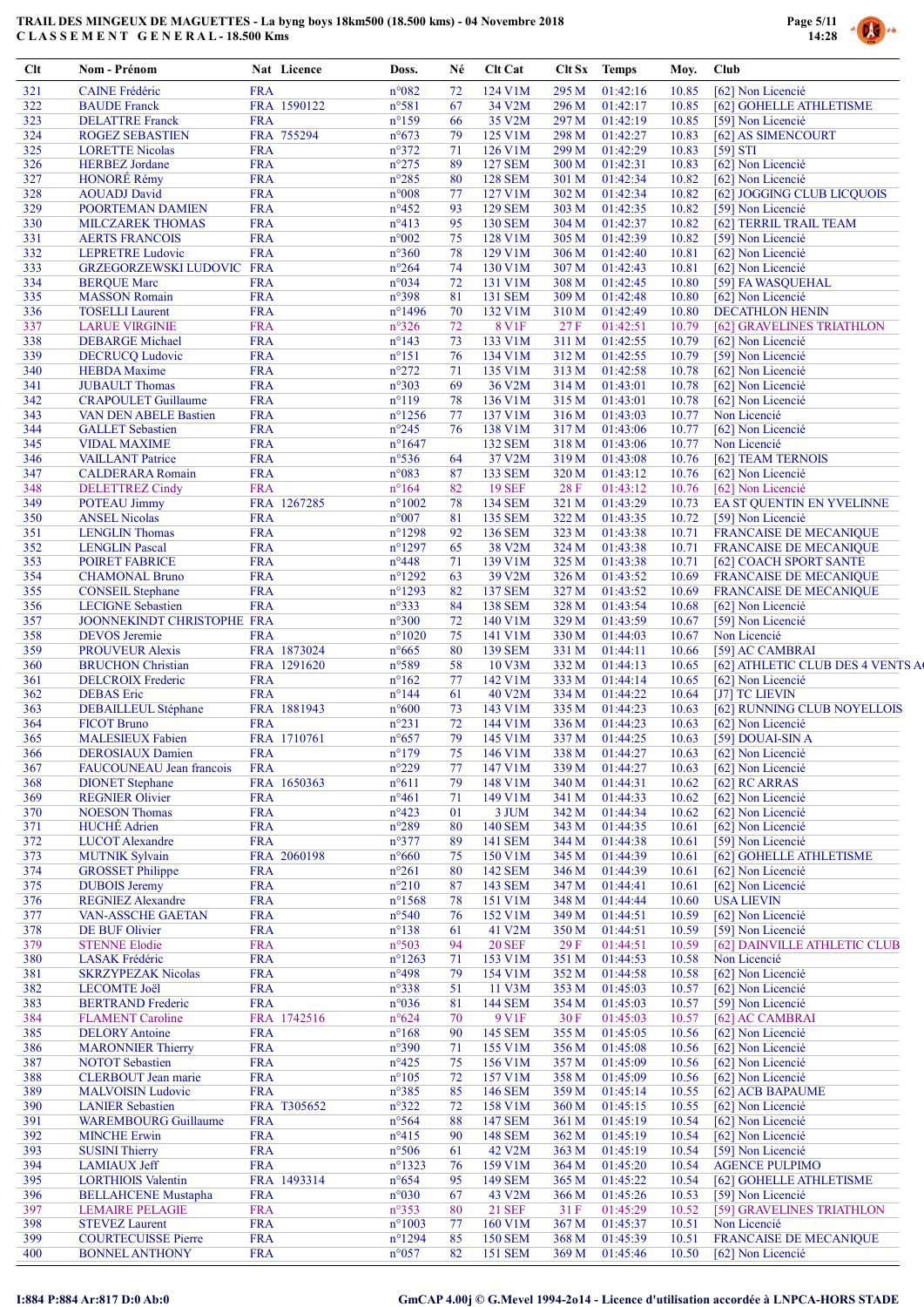

| Clt        | Nom - Prénom                                      |                          | Nat Licence               | Doss.                              | Né       | Clt Cat                          | Clt Sx         | <b>Temps</b>               | Moy.           | Club                                                  |
|------------|---------------------------------------------------|--------------------------|---------------------------|------------------------------------|----------|----------------------------------|----------------|----------------------------|----------------|-------------------------------------------------------|
| 401        | <b>GONEL Bruno</b>                                | <b>FRA</b>               |                           | $n^{\circ}256$                     | 67       | 44 V2M                           | 370 M          | 01:45:48                   | 10.49          | [62] Non Licencié                                     |
| 402        | <b>VANDERBECQ Franck</b>                          | <b>FRA</b>               |                           | n°543                              | 74       | 161 V1M                          | 371 M          | 01:45:53                   | 10.48          | [59] Non Licencié                                     |
| 403        | <b>LAURENT</b> Jerome                             |                          | FRA 1699237               | $n^{\circ}1283$                    | 73       | 162 V1M                          | 372 M          | 01:45:55                   | 10.48          | <b>AUBIGNY RUNNING</b>                                |
| 404<br>405 | <b>PRIEM Freddy</b><br><b>MAGRY Alexis</b>        | <b>FRA</b><br><b>FRA</b> |                           | $n^{\circ}456$<br>$n^{\circ}$ 1324 | 73<br>76 | 163 V1M<br>164 V1M               | 373 M<br>374 M | 01:46:00<br>01:46:01       | 10.47<br>10.47 | [62] TEAM RUN COURRIERES<br><b>AGENCE PULPIMO</b>     |
| 406        | <b>BOSSU PATRICK</b>                              | <b>FRA</b>               |                           | $n^{\circ}060$                     | 65       | 45 V2M                           | 375 M          | 01:46:04                   | 10.47          | [62] Non Licencié                                     |
| 407        | <b>TACK Olivier</b>                               | <b>FRA</b>               |                           | $n^{\circ}510$                     | 70       | 165 V1M                          | 376 M          | 01:46:05                   | 10.46          | [62] RCA TRIATHLON                                    |
| 408        | <b>URBANIAK Stéphane</b>                          | <b>FRA</b>               |                           | $n^{\circ}532$                     | 66       | 46 V2M                           | 377 M          | 01:46:06                   | 10.46          | [62] Non Licencié                                     |
| 409        | <b>BENSIAMEUR MORSLY</b>                          |                          | FRA 1873779               | n°584                              | 62       | 47 V2M                           | 378 M          | 01:46:06                   | 10.46          | [59] VILLENEUVE D ASCQ FRETIN AT                      |
| 410<br>411 | <b>DARRAS</b> Ludovic<br><b>DELANNOY Samuel</b>   | <b>FRA</b><br><b>FRA</b> |                           | $n^{\circ}132$<br>$n^{\circ}155$   | 80<br>77 | <b>152 SEM</b><br>166 V1M        | 379 M<br>380 M | 01:46:06<br>01:46:07       | 10.46<br>10.46 | [62] Non Licencié<br>[59] Non Licencié                |
| 412        | <b>GROLEZ David</b>                               | <b>FRA</b>               |                           | $n^{\circ}$ 1463                   | 82       | <b>153 SEM</b>                   | 381 M          | 01:46:08                   | 10.46          | Non Licencié                                          |
| 413        | <b>KARASIAK Fabien</b>                            | <b>FRA</b>               |                           | $n^{\circ}307$                     | 92       | <b>154 SEM</b>                   | 382 M          | 01:46:11                   | 10.46          | [62] Non Licencié                                     |
| 414        | <b>SZCZEPANIAK Pascale</b>                        | <b>FRA</b>               |                           | $n^{\circ}507$                     | 59       | 1 V3F                            | 32 F           | 01:46:11                   | 10.45          | [62] Non Licencié                                     |
| 415        | DE SAINTE MARESVILLE Hul FRA                      |                          |                           | $n^{\circ}142$                     | 79       | 167 V1M                          | 383 M          | 01:46:13                   | 10.45          | $[62]$ JOG ABLAIN                                     |
| 416        | <b>BREMARD</b> Vincent                            | <b>FRA</b>               |                           | $n^{\circ}$ 1459                   | 74       | 168 V1M                          | 384 M          | 01:46:14                   | 10.45          | Non Licencié                                          |
| 417<br>418 | <b>DEISS Olivier</b><br><b>DUCROCQ CHRISTELLE</b> | <b>FRA</b><br><b>FRA</b> |                           | $n^{\circ}1307$<br>$n^{\circ}1044$ | 69<br>95 | 169 V1M<br>1 ESF                 | 385 M<br>33 F  | 01:46:15<br>01:46:17       | 10.45<br>10.44 | <b>ASSCAP CORBEHEM</b><br>Non Licencié                |
| 419        | <b>SALOME</b> Mickael                             | <b>FRA</b>               |                           | $n^{\circ}1303$                    | 75       | 170 V1M                          | 386 M          | 01:46:18                   | 10.44          | <b>FRANCAISE DE MECANIQUE</b>                         |
| 420        | <b>DEBAIN JOHAN</b>                               |                          | FRA 1967279               | $n^{\circ}601$                     | 79       | 171 V1M                          | 387 M          | 01:46:31                   | 10.42          | [62] SERVINS ATHLETIC CLUB                            |
| 421        | <b>ALLARD</b> Eric                                |                          | FRA a08173c               | $n^{\circ}1026$                    | 65       | 48 V2M                           | 388 M          | 01:46:41                   | 10.41          | <b>TC LIEVIN</b>                                      |
| 422        | <b>POTIER Christophe</b>                          |                          | FRA 1955189               | $n^{\circ}1592$                    | 74       | 172 V1M                          | 389 M          | 01:46:43                   | 10.40          | Non Licencié                                          |
| 423        | <b>GARIN</b> Grégory                              |                          | FRA 2072284               | $n^{\circ}626$                     | 76       | 173 V1M                          | 390 M          | 01:46:44                   | 10.40          | [62] SERVINS ATHLETIC CLUB                            |
| 424<br>425 | <b>STROBBE SYLVIE</b>                             |                          | FRA 2091086<br>FRA 991614 | $n^{\circ}680$<br>$n^{\circ}1579$  | 72<br>74 | 10 V1F<br>174 V1M                | 34 F<br>391 M  | 01:46:45<br>01:46:47       | 10.40<br>10.40 | [62] TEAM RUN COURRIERES<br>Non Licencié              |
| 426        | LOEUILLIEUX Alain<br><b>CLAY</b> Vincent          | <b>FRA</b>               |                           | $n^{\circ}1045$                    | 72       | 175 V1M                          | 392 M          | 01:46:51                   | 10.39          | Non Licencié                                          |
| 427        | <b>DUCORROY Helene</b>                            | <b>FRA</b>               |                           | $n^{\circ}211$                     | 67       | 2 V <sub>2</sub> F               | 35 F           | 01:46:59                   | 10.38          | [62] Non Licencié                                     |
| 428        | <b>HAEGELIN</b> Cedric                            | <b>FRA</b>               |                           | $n^{\circ}266$                     | 76       | 176 V1M                          | 393 M          | 01:47:04                   | 10.37          | [59] Non Licencié                                     |
| 429        | <b>LENOIR CHARLOTTE</b>                           | <b>FRA</b>               |                           | $n^{\circ}358$                     | 77       | 11 V1F                           | 36F            | 01:47:05                   | 10.37          | [62] Non Licencié                                     |
| 430        | <b>DELVIGNE Marc</b>                              |                          | FRA 1924999               | $n^{\circ}607$                     | 79       | 177 V1M                          | 394 M          | 01:47:06                   | 10.37          | [62] RC ARRAS                                         |
| 431        | <b>WARTELLE Aurelien</b>                          | <b>FRA</b>               |                           | $n^{\circ}565$                     | 86       | <b>155 SEM</b>                   | 395 M          | 01:47:07                   | 10.36          | [62] Non Licencié                                     |
| 432<br>433 | <b>TIPRET Hervé</b><br><b>BALARD</b> Jean-Séverin | <b>FRA</b><br><b>FRA</b> |                           | $n^{\circ}526$<br>$n^{\circ}017$   | 72<br>80 | 178 V1M<br><b>156 SEM</b>        | 396 M<br>397 M | 01:47:09<br>01:47:11       | 10.36<br>10.36 | [62] Non Licencié<br>[59] Non Licencié                |
| 434        | <b>BEAUDOUIN Brice</b>                            | <b>FRA</b>               |                           | $n^{\circ}025$                     | 77       | 179 V1M                          | 398 M          | 01:47:12                   | 10.36          | [62] Non Licencié                                     |
| 435        | <b>BOUCAULT Charles</b>                           | <b>FRA</b>               |                           | $n^{\circ}061$                     | 72       | 180 V1M                          | 399 M          | 01:47:12                   | 10.36          | [62] Non Licencié                                     |
| 436        | <b>CARON</b> Guillaume                            | <b>FRA</b>               |                           | n°091                              | 71       | 181 V1M                          | 400 M          | 01:47:14                   | 10.35          | [62] Non Licencié                                     |
| 437        | <b>DELLACHERIE Arnaud</b>                         | <b>FRA</b>               |                           | $n^{\circ}$ 1564                   | 75       | 182 V1M                          | 401 M          | 01:47:15                   | 10.35          | Non Licencié                                          |
| 438        | <b>DHALLEINE</b> Jonathan                         | <b>FRA</b>               |                           | $n^{\circ}193$                     | 79       | 183 V1M                          | 402 M          | 01:47:15                   | 10.35          | [62] Non Licencié                                     |
| 439        | <b>BOULET</b> Morgan<br><b>BOYAVAL David</b>      | <b>FRA</b><br><b>FRA</b> |                           | $n^{\circ}1607$<br>$n^{\circ}070$  | 91<br>72 | <b>157 SEM</b><br>184 V1M        | 403 M          | 01:47:21<br>01:47:21       | 10.34<br>10.34 | Non Licencié<br>[62] Non Licencié                     |
| 440<br>441 | <b>DESCHOENMAKER Tony</b>                         | <b>FRA</b>               |                           | $n^{\circ}183$                     | 72       | 185 V1M                          | 404 M<br>405 M | 01:47:21                   | 10.34          | [62] Non Licencié                                     |
| 442        | <b>SELLIER Cédric</b>                             | <b>FRA</b>               |                           | $n^{\circ}495$                     | 77       | 186 V1M                          | 406 M          | 01:47:32                   | 10.32          | [62] ACB BAPAUME                                      |
| 443        | <b>DELBARRE</b> Gregory                           | <b>FRA</b>               |                           | $n^{\circ}161$                     | 80       | <b>158 SEM</b>                   | 407 M          | 01:47:36                   | 10.32          | [62] Non Licencié                                     |
| 444        | <b>DELABY</b> Matthieu                            | <b>FRA</b>               |                           | $n^{\circ}152$                     | 88       | <b>159 SEM</b>                   | 408 M          | 01:47:42                   | 10.31          | [62] Non Licencié                                     |
| 445        | <b>VANDERBEKEN Yannick</b>                        | <b>FRA</b>               |                           | n°544                              | 68       | 49 V2M                           | 409 M          | 01:47:44                   | 10.30          | [59] Non Licencié                                     |
| 446<br>447 | <b>MARSZALEK Steve</b><br>MIRAGLIA Jonathan       | <b>FRA</b><br><b>FRA</b> |                           | n°392<br>$n^{\circ}416$            | 86<br>82 | <b>160 SEM</b><br><b>161 SEM</b> | 411 M          | 410 M 01:47:45<br>01:47:47 | 10.30          | 10.30 [62] Non Licencié<br>[62] Non Licencié          |
| 448        | <b>CANTAGREL Marie</b>                            | <b>FRA</b>               |                           | $n^{\circ}087$                     | 89       | <b>22 SEF</b>                    | 37 F           | 01:47:47                   | 10.30          | [59] Non Licencié                                     |
| 449        | <b>BOULANGER Olivier</b>                          | <b>FRA</b>               |                           | $n^{\circ}063$                     | 75       | 187 V1M                          | 412 M          | 01:47:47                   | 10.30          | [62] Non Licencié                                     |
| 450        | <b>VERDIERRE Isabelle</b>                         |                          | FRA 1525413               | $n^{\circ}1279$                    | 67       | 3 V <sub>2F</sub>                | 38 F           | 01:47:50                   | 10.29          | <b>AUBIGNY RUNNING</b>                                |
| 451        | <b>GRUDA</b> Jonathan                             |                          | FRA 1524297               | $n^{\circ}634$                     | 81       | <b>162 SEM</b>                   | 413 M          | 01:47:58                   | 10.28          | [62] SERVINS ATHLETIC CLUB                            |
| 452        | DOURLENS-MONCHY Jérémy FRA                        |                          |                           | $n^{\circ}204$                     | 81       | <b>163 SEM</b>                   | 414 M          | 01:47:58                   | 10.28          | [62] Non Licencié                                     |
| 453        | <b>SMAGGHE JOSE</b>                               | <b>FRA</b>               |                           | n°499                              | 64       | 50 V2M                           | 415 M          | 01:47:59                   | 10.28          | [59] LES COP1 D'ABORD                                 |
| 454<br>455 | <b>FOUCAUT Philippe</b><br><b>GOSSIAUX</b> Julien | <b>FRA</b>               | FRA 1621993               | $n^{\circ}236$<br>$n^{\circ}630$   | 58<br>82 | 12 V3M<br><b>164 SEM</b>         | 416 M<br>417 M | 01:48:03<br>01:48:04       | 10.27<br>10.27 | [62] JOG ABLAIN<br>[62] ATHLETIC CLUB DES 4 VENTS A   |
| 456        | <b>MILLUY Ludovic</b>                             | <b>FRA</b>               |                           | $n^{\circ}414$                     | 84       | <b>165 SEM</b>                   | 418 M          | 01:48:11                   | 10.26          | [62] Non Licencié                                     |
| 457        | <b>JONNEAUX</b> Gregory                           |                          | FRA 2091139               | $n^{\circ}639$                     | 81       | <b>166 SEM</b>                   | 419 M          | 01:48:16                   | 10.25          | [62] TEAM RUN COURRIERES                              |
| 458        | <b>GIZZI</b> Dorothee                             | <b>BEL</b>               |                           | $n^{\circ}252$                     | 68       | 4 V <sub>2F</sub>                | 39F            | 01:48:16                   | 10.25          | [62] Non Licencié                                     |
| 459        | <b>GIZZI</b> Stephan                              | <b>BEL</b>               |                           | $n^{\circ}253$                     | 65       | 51 V2M                           | 420 M          | 01:48:17                   | 10.25          | [62] TC LIEVIN                                        |
| 460        | <b>MAGALHAES</b> Jean-carlos                      | <b>FRA</b>               |                           | $n^{\circ}382$                     | 76       | 188 V1M                          | 421 M          | 01:48:18                   | 10.25          | [59] Non Licencié                                     |
| 461<br>462 | ?Dossard #1623<br><b>ROUTIER MICKAEL</b>          | <b>FRA</b><br><b>FRA</b> |                           | $n^{\circ}1623$<br>$n^{\circ}480$  | 84       | <b>167 SEM</b><br><b>168 SEM</b> | 422 M<br>423 M | 01:48:19<br>01:48:25       | 10.25<br>10.24 | Non Licencié<br>[78] Non Licencié                     |
| 463        | <b>LEBOURG</b> Patrick                            | <b>FRA</b>               |                           | $n^{\circ}1095$                    | 65       | 52 V2M                           | 424 M          | 01:48:30                   | 10.23          | Non Licencié                                          |
| 464        | LE ROUGE DE GUERDAVID T FRA                       |                          |                           | $n^{\circ}330$                     | 82       | <b>169 SEM</b>                   | 425 M          | 01:48:31                   | 10.23          | [62] Non Licencié                                     |
| 465        | <b>LETELLIER Pascal</b>                           | <b>FRA</b>               |                           | $n^{\circ}1013$                    | 69       | 189 V1M                          | 426 M          | 01:48:33                   | 10.23          | <b>RC ARRAS</b>                                       |
| 466        | <b>AVIEZ Fabien</b>                               | <b>FRA</b>               |                           | $n^{\circ}010$                     | 92       | <b>170 SEM</b>                   | 427 M          | 01:48:33                   | 10.23          | [62] Non Licencié                                     |
| 467        | <b>DUCLOIE</b> Stephan                            | <b>FRA</b>               |                           | $n^{\circ}1562$                    | 89       | 171 SEM                          | 428 M          | 01:48:35                   | 10.22          | Non Licencié                                          |
| 468<br>469 | <b>MERLOT Chloé</b><br><b>ANSART</b> Jean marie   | <b>FRA</b><br><b>FRA</b> |                           | $n^{\circ}404$<br>$n^{\circ}006$   | 90<br>73 | <b>23 SEF</b><br>190 V1M         | 40 F<br>429 M  | 01:48:40<br>01:48:49       | 10.21<br>10.20 | [62] Non Licencié<br>[62] TC LIEVIN                   |
| 470        | <b>HANQUET Benjamin</b>                           | <b>FRA</b>               |                           | $n^{\circ}269$                     | 92       | <b>172 SEM</b>                   | 430 M          | 01:48:50                   | 10.20          | [62] Non Licencié                                     |
| 471        | <b>DELMOTTE Tiffany</b>                           | <b>FRA</b>               |                           | $n^{\circ}167$                     | 92       | <b>24 SEF</b>                    | 41 F           | 01:48:50                   | 10.20          | [62] Non Licencié                                     |
| 472        | <b>DEPARIS Maxime</b>                             | <b>FRA</b>               |                           | $n^{\circ}175$                     | 78       | 191 V1M                          | 431 M          | 01:48:50                   | 10.20          | [59] Non Licencié                                     |
| 473        | <b>GILLOT</b> Denis                               |                          | FRA 1643173               | $n^{\circ}628$                     | 73       | 192 V1M                          | 432 M          | 01:48:52                   | 10.20          | [62] GOHELLE ATHLETISME                               |
| 474        | <b>BRIL Philippe</b>                              | <b>FRA</b>               |                           | $n^{\circ}075$                     | 66       | 53 V2M                           | 433 M          | 01:48:55                   | 10.19          | [62] Non Licencié                                     |
| 475        | <b>D HONDT JULIE</b>                              | <b>FRA</b>               | FRA 1935383               | n°599<br>$n^{\circ}366$            | 88<br>74 | <b>25 SEF</b><br>193 V1M         | 42 F           | 01:48:57                   | 10.19          | [62] ATHLETIC CLUB DES 4 VENTS A<br>[62] Non Licencié |
| 476<br>477 | <b>LEVE</b> Ludovic<br><b>SOBOWIEZ Antoine</b>    | <b>FRA</b>               |                           | $n^{\circ}$ 1464                   | 81       | 173 SEM                          | 434 M<br>435 M | 01:48:58<br>01:48:58       | 10.19<br>10.19 | Non Licencié                                          |
| 478        | <b>NACINOVICH Marie France</b>                    | <b>FRA</b>               |                           | $n^{\circ}1018$                    | 55       | 2 V3F                            | 43 F           | 01:49:00                   | 10.18          | <b>JOG ABLAIN</b>                                     |
| 479        | <b>LECOMTE Rodolphe</b>                           | <b>FRA</b>               |                           | $n^{\circ}339$                     | 87       | <b>174 SEM</b>                   | 436 M          | 01:49:02                   | 10.18          | [59] Non Licencié                                     |
| 480        | <b>VITSE Michael</b>                              | <b>FRA</b>               |                           | $n^{\circ}559$                     | 69       | 54 V2M                           | 437 M          | 01:49:03                   | 10.18          | [62] Non Licencié                                     |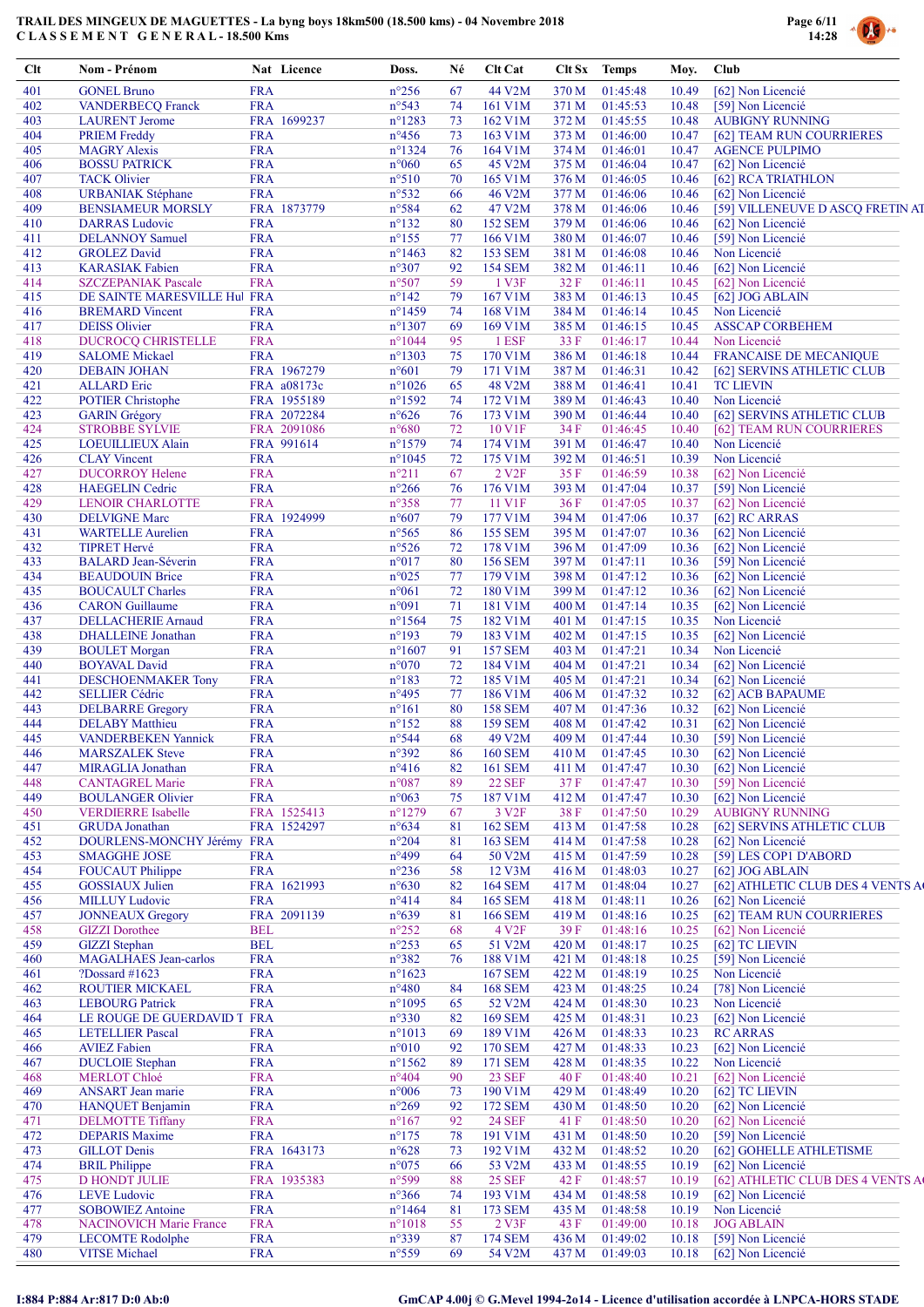

| Clt        | Nom - Prénom                                   | Nat Licence              | Doss.                             | Né       | Clt Cat                   |                | Clt Sx Temps         | Moy.           | Club                                   |
|------------|------------------------------------------------|--------------------------|-----------------------------------|----------|---------------------------|----------------|----------------------|----------------|----------------------------------------|
| 481        | <b>LEMPIN David</b>                            | <b>FRA</b>               | $n^{\circ}356$                    | 70       | 194 V1M                   | 438 M          | 01:49:04             | 10.18          | [62] GRAVELINES NATATION               |
| 482        | <b>BOULANGHIEN Cyril</b>                       | <b>FRA</b>               | $n^{\circ}064$                    | 70       | 195 V1M                   | 439 M          | 01:49:06             | 10.18          | [59] Non Licencié                      |
| 483        | <b>GALVAIRE</b> Marie                          | <b>FRA</b>               | $n^{\circ}246$                    | 84       | <b>26 SEF</b>             | 44 F           | 01:49:08             | 10.17          | [62] JOG ABLAIN                        |
| 484        | <b>BONJOUR Laurent</b>                         | <b>FRA</b>               | $n^{\circ}056$                    | 74       | 196 V1M                   | 440 M          | 01:49:08             | 10.17          | [62] Non Licencié                      |
| 485        | <b>OCRE</b> Gaëtan                             | <b>FRA</b>               | $n^{\circ}427$                    | 92       | 175 SEM                   | 441 M          | 01:49:13             | 10.16          | [62] Non Licencié                      |
| 486        | <b>DERNONCOURT Vincent</b>                     | <b>FRA</b>               | $n^{\circ}177$                    | 92       | 176 SEM                   | 442 M          | 01:49:13             | 10.16          | [62] AS REBREUVE RANCHICOURT           |
| 487        | <b>POTEAU</b> Franck                           | <b>FRA</b>               | $n^{\circ}1088$                   |          | <b>177 SEM</b>            | 443 M          | 01:49:15             | 10.16          | TEAM COACH SPORT SANTE HENIN           |
| 488        | <b>DURANNEL Thomas</b>                         | <b>FRA</b>               | $n^{\circ}221$                    | 95       | <b>178 SEM</b>            | 444 M          | 01:49:16             | 10.16          | [62] Non Licencié                      |
| 489        | <b>VERMEEREN Vincent</b>                       | <b>FRA</b>               | $n^{\circ}552$                    | 80       | 179 SEM                   | 445 M          | 01:49:16             | 10.16          | [62] Non Licencié                      |
| 490        | <b>DUCROQUET DAMIEN</b>                        | <b>FRA</b>               | $n^{\circ}213$                    | 89       | <b>180 SEM</b>            | 446 M          | 01:49:18             | 10.16          | [62] Non Licencié                      |
| 491        | <b>LEJEUNE</b> Ghislain                        | <b>FRA</b>               | $n^{\circ}1015$                   | 71       | 197 V1M                   | 447 M          | 01:49:19             | 10.15          | Non Licencié                           |
| 492        | <b>BUCHER Laurent</b>                          | FRA 1874614              | $n^{\circ}590$                    | 75       | 198 V1M                   | 448 M          | 01:49:23             | 10.15          | [62] ATHLETIC CLUB DES 4 VENTS A       |
| 493        | <b>MARTIN</b> Guillaume                        | <b>FRA</b>               | n°394                             | 75       | 199 V1M                   | 449 M          | 01:49:24             | 10.15          | [62] Non Licencié                      |
| 494        | <b>DHAISNE Francois Xavier</b>                 | <b>FRA</b>               | $n^{\circ}1113$                   | 82       | <b>181 SEM</b>            | 450 M          | 01:49:26             | 10.14          | Non Licencié                           |
| 495<br>496 | <b>BOISTEL Aurélien</b><br><b>BRICOUT Hugo</b> | <b>FRA</b><br><b>FRA</b> | $n^{\circ}051$<br>$n^{\circ}1504$ | 78<br>89 | 200 V1M<br><b>182 SEM</b> | 451 M<br>452 M | 01:49:29<br>01:49:48 | 10.14<br>10.11 | [62] Non Licencié<br>[59] Non Licencié |
| 497        | <b>SAVARY Laurent</b>                          | <b>FRA</b>               | $n^{\circ}490$                    | 73       | 201 V1M                   | 453 M          | 01:49:51             | 10.11          | [62] Non Licencié                      |
| 498        | <b>VASSEUR Arnaud</b>                          | <b>FRA</b>               | $n^{\circ}547$                    | 73       | 202 V1M                   | 454 M          | 01:49:51             | 10.10          | [62] Non Licencié                      |
| 499        | <b>CATRICE</b> Frederique                      | <b>FRA</b>               | $n^{\circ}1035$                   | 69       | 203 V1M                   | 455 M          | 01:49:53             | 10.10          | <b>HAAGEN DAZZ LOISIRS</b>             |
| 500        | <b>HAVET</b> Philippe                          | <b>FRA</b>               | $n^{\circ}1031$                   | 70       | 204 V1M                   | 456 M          | 01:49:53             | 10.10          | <b>HAAGEN DAZZ LOISIRS</b>             |
| 501        | ?Dossard #1628                                 | <b>FRA</b>               | $n^{\circ}1628$                   |          | <b>183 SEM</b>            | 457 M          | 01:49:53             | 10.10          | Non Licencié                           |
| 502        | <b>DECOSTER Grégory</b>                        | <b>FRA</b>               | $n^{\circ}150$                    | 81       | <b>184 SEM</b>            | 458 M          | 01:49:54             | 10.10          | [62] Non Licencié                      |
| 503        | <b>TASSIGNY Grégoire</b>                       | <b>FRA</b>               | $n^{\circ}511$                    | 73       | 205 V1M                   | 459 M          | 01:49:55             | 10.10          | [62] Non Licencié                      |
| 504        | <b>SCHRODER Luc</b>                            | <b>FRA</b>               | $n^{\circ}493$                    | 79       | 206 V1M                   | 460 M          | 01:49:59             | 10.09          | [62] Non Licencié                      |
| 505        | <b>DETREE Sylvain</b>                          | <b>FRA</b>               | $n^{\circ}188$                    | 71       | 207 V1M                   | 461 M          | 01:50:06             | 10.08          | [62] Non Licencié                      |
| 506        | <b>LEBECQ</b> Jeremy                           | <b>FRA</b>               | $n^{\circ}$ 1465                  | 81       | <b>185 SEM</b>            | 462 M          | 01:50:06             | 10.08          | Non Licencié                           |
| 507        | <b>WILKOSZ Grégory</b>                         | FRA 2077553              | $n^{\circ}685$                    | 76       | 208 V1M                   | 463 M          | 01:50:07             | 10.08          | [62] TEAM RUN COURRIERES               |
| 508        | <b>PONCE PASCALE</b>                           | <b>FRA</b>               | $n^{\circ}451$                    | $77\,$   | 12 V1F                    | 45 F           | 01:50:08             | 10.08          | [62] DAINVILLE ATHLETIC CLUB           |
| 509        | <b>NOWAK Benjamin</b>                          | <b>FRA</b>               | $n^{\circ}426$                    | 84       | <b>186 SEM</b>            | 464 M          | 01:50:12             | 10.07          | [49] Non Licencié                      |
| 510        | <b>HEMERY Thomas</b>                           | <b>FRA</b>               | $n^{\circ}274$                    | 87       | <b>187 SEM</b>            | 465 M          | 01:50:16             | 10.07          | [62] Non Licencié                      |
| 511        | <b>DURIEZ Benoît</b>                           | <b>FRA</b>               | $n^{\circ}222$                    | 69       | 55 V2M                    | 466 M          | 01:50:19             | 10.06          | [62] Non Licencié                      |
| 512        | <b>KOPP Thierry</b>                            | <b>FRA</b>               | $n^{\circ}311$                    | 75       | 209 V1M                   | 467 M          | 01:50:22             | 10.06          | [67] Non Licencié                      |
| 513        | <b>LEROY Maurice Henri</b>                     | FRA t239665              | $n^{\circ}1520$                   | 66       | 56 V2M                    | 468 M          | 01:50:24             | 10.05          | Non Licencié                           |
| 514        | <b>STIENNE MATHIEU</b>                         | <b>FRA</b>               | $n^{\circ}1111$                   | 76       | 210 V1M                   | 469 M          | 01:50:24             | 10.05          | <b>RCA TRIATHLON</b>                   |
| 515        | <b>SOFFIAUX Vincent</b>                        | <b>FRA</b>               | $n^{\circ}$ 1473                  | 77       | 211 V1M                   | 470 M          | 01:50:25             | 10.05          | Non Licencié                           |
| 516        | <b>TRACHEZ Franckie</b>                        | <b>FRA</b>               | $n^{\circ}1029$                   | 73       | 212 V1M                   | 471 M          | 01:50:32             | 10.04          | Non Licencié                           |
| 517        | <b>MISME</b> Vincent                           | <b>FRA</b>               | $n^{\circ}1025$                   | 80       | <b>188 SEM</b>            | 472 M          | 01:50:38             | 10.03          | Non Licencié                           |
| 518        | ?Dossard #1630                                 | <b>FRA</b>               | $n^{\circ}1630$                   |          | <b>189 SEM</b>            | 473 M          | 01:50:45             | 10.02          | Non Licencié                           |
| 519        | <b>BAJEUX Patrick</b>                          | <b>FRA</b>               | $n^{\circ}016$                    | 58       | 13 V3M                    | 474 M          | 01:50:51             | 10.01          | [62] Non Licencié                      |
| 520        | <b>BOUTON</b> Dominique                        | FRA 1840356              | $n^{\circ}587$                    | 57       | 3 V3F                     | 46 F           | 01:50:52             | 10.01          | [62] SERVINS ATHLETIC CLUB             |
| 521        | <b>VANBESELAERE</b> Stephane                   | <b>FRA</b>               | $n^{\circ}1001$                   | 77       | 213 V1M                   | 475 M          | 01:50:53             | 10.01          | Non Licencié                           |
| 522        | <b>MAERTEN Rémy</b>                            | <b>FRA</b>               | $n^{\circ}380$                    | 81       | <b>190 SEM</b>            | 476 M          | 01:50:54             | 10.01          | [62] Non Licencié                      |
| 523        | <b>GOSSELIN Vincent</b>                        | <b>FRA</b>               | $n^{\circ}258$                    | 72       | 214 V1M                   | 477 M          | 01:50:57             | 10.00          | [62] Non Licencié                      |
| 524        | <b>BELLAHI GIORGIO</b>                         | <b>FRA</b>               | $n^{\circ}1646$                   |          | 191 SEM                   | 478 M          | 01:50:59             | 10.00          | Non Licencié                           |
| 525        | <b>VICHERY Pascale</b>                         | FRA 1244398              | $n^{\circ}1281$                   | 72       | 13 V1F                    | 47 F           | 01:50:59             | 10.00          | <b>AUBIGNY RUNNING</b>                 |
| 526        | <b>LIVOIR</b> Gautier                          | <b>FRA</b>               | $n^{\circ}368$                    | 84       | <b>192 SEM</b>            | 479 M          | 01:51:05             | 9.99           | [59] Non Licencié                      |
| 527        | <b>DECOSTER Alexandre</b>                      | <b>FRA</b>               | $n^{\circ}149$                    | 79       | 215 V1M                   | 480 M          | 01:51:08             | 9.99           | [62] Non Licencié                      |
| 528        | <b>MACIEJEWSKI Romain</b>                      | <b>FRA</b>               | $n^{\circ}1613$                   | 85       | 193 SEM                   | 481 M          | 01:51:12             | 9.98           | Non Licencié                           |
| 529        | <b>LABIJAK Richard</b>                         | <b>FRA</b>               | $n^{\circ}316$                    | 88       | <b>194 SEM</b>            | 482 M          | 01:51:13             | 9.98           | [62] Non Licencié                      |
| 530        | <b>BOUQUET Benjamin</b>                        | FRA 2065746              | $n^{\circ}585$                    | 92       | <b>195 SEM</b>            | 483 M          | 01:51:21             | 9.97           | [62] RC ARRAS                          |
| 531        | <b>DUFOUR Nicolas</b>                          | <b>FRA</b>               | $n^{\circ}214$                    | 76       | 216 V1M                   | 484 M          | 01:51:28             | 9.96           | [59] Non Licencié                      |
| 532        | <b>COILLOT</b> Laurent                         | <b>FRA</b>               | $n^{\circ}110$                    | 86       | <b>196 SEM</b>            | 485 M          | 01:51:35             | 9.95           | [62] Non Licencié                      |
| 533        | <b>COGNON Sylvain</b>                          | <b>FRA</b>               | $n^{\circ}108$                    | 72       | 217 V1M                   | 486 M          | 01:51:36             | 9.95           | [62] Non Licencié                      |
| 534        | <b>VISTICOT</b> Sophie                         | <b>FRA</b>               | $n^{\circ}558$                    | 79       | 14 V1F                    | 48 F           | 01:51:42             | 9.94           | [62] RCA TRIATHLON                     |
| 535        | <b>BALLEUX LUDOVIC</b>                         | <b>FRA</b>               | n°019                             | 81       | <b>197 SEM</b>            | 487 M          | 01:52:05             | 9.90           | [62] Non Licencié                      |
| 536        | <b>BAILLEUL Sébastien</b>                      | <b>FRA</b>               | n°014                             | 72       | 218 V1M                   | 488 M          | 01:52:10             | 9.90           | [62] FIT AND RUN                       |
| 537        | <b>BIGOT</b> Frederic                          | <b>FRA</b>               | $n^{\circ}042$                    | 72       | 219 V1M                   | 489 M          | 01:52:13             | 9.89           | [62] Non Licencié                      |
| 538        | <b>JOMBART</b> Florian                         | <b>FRA</b>               | $n^{\circ}298$                    | 81       | <b>198 SEM</b>            | 490 M          | 01:52:20             | 9.88           | [62] Non Licencié                      |
| 539        | <b>THENARD Joffrey</b>                         | <b>FRA</b>               | $n^{\circ}517$                    | 86       | <b>199 SEM</b>            | 491 M          | 01:52:25             | 9.87           | [62] Non Licencié                      |
| 540        | <b>CARON</b> Bruno                             | <b>FRA</b>               | n°090                             | 62       | 57 V2M                    | 492 M          | 01:52:25             | 9.87           | [62] Non Licencié                      |
| 541        | <b>BOCHU</b> Michel                            | <b>FRA</b>               | $n^{\circ}050$                    | 65       | 58 V2M                    | 493 M          | 01:52:26             | 9.87           | [62] Non Licencié                      |
| 542        | ?Dossard $#1627$                               | <b>FRA</b>               | $n^{\circ}1627$                   |          | <b>200 SEM</b>            | 494 M          | 01:52:30             | 9.87           | Non Licencié                           |
| 543        | <b>TREMBA Gilbert</b>                          | <b>FRA</b>               | $n^{\circ}530$                    | 71       | 220 V1M                   | 495 M          | 01:52:34             | 9.86           | [62] Non Licencié                      |
| 544        | <b>BIENCOURT Christophe</b>                    | <b>FRA</b>               | n°039                             | 87       | <b>201 SEM</b>            | 496 M          | 01:52:39             | 9.85           | [59] Non Licencié                      |
| 545        | <b>SMIRAOUI Aicha</b>                          | FRA 1767043              | $n^{\circ}677$                    | 68       | 5 V <sub>2</sub> F        | 49 F           | 01:52:40             | 9.85           | [62] RC ARRAS                          |
| 546        | <b>SALVAN Romain</b>                           | 78                       | $n^{\circ}$ 1559                  |          | <b>202 SEM</b>            | 497 M          | 01:52:41             | 9.85           | Non Licencié                           |
| 547        | <b>DUHAMEL Harold</b>                          | FRA 2053893              | $n^{\circ}615$                    | 77       | 221 V1M                   | 498 M          | 01:52:42             | 9.85           | [62] US ATHLETIQUES DE LIEVIN          |
| 548        | <b>COLIN Philippe</b>                          | <b>FRA</b>               | $n^{\circ}113$                    | 71       | 222 V1M                   | 499 M          | 01:52:43             | 9.85           | [62] Non Licencié                      |
| 549        | <b>PARENT Pierre</b>                           | <b>FRA</b>               | $n^{\circ}434$                    | 59       | 14 V3M                    | 500 M          | 01:52:43             | 9.85           | [62] FC BOURS                          |
| 550        | <b>MARLIERE Sébastien</b>                      | <b>FRA</b>               | n°389                             | 76       | 223 V1M                   | 501 M          | 01:52:44             | 9.85           | [59] Non Licencié                      |
| 551        | <b>MARLIERE Grégory</b>                        | <b>FRA</b>               | $n^{\circ}388$                    | 80       | <b>203 SEM</b>            | 502 M          | 01:52:44             | 9.85           | [59] Non Licencié                      |
| 552        | <b>ALLELY</b> Isabelle                         | FRA 166828               | $n^{\circ}577$                    | 67       | 6 V <sub>2F</sub>         | 50 F           | 01:52:47             | 9.84           | [62] RC ARRAS                          |
| 553        | <b>KAYSER Philippe</b>                         | <b>FRA</b>               | $n^{\circ}308$                    | 68       | 59 V2M                    | 503 M          | 01:52:48             | 9.84           | [62] Non Licencié                      |
| 554        | <b>DERUY</b> Jose                              | <b>FRA</b>               | $n^{\circ}181$                    | 60       | 60 V2M                    | 504 M          | 01:52:51             | 9.84           | [62] JC LAPUGNOY                       |
| 555        | <b>TISSOT Jean Bernard</b>                     | <b>FRA</b>               | $n^{\circ}527$                    | 71       | 224 V1M                   | 505 M          | 01:52:54             | 9.83           | [62] Non Licencié                      |
| 556        | <b>BRIQUET</b> Loic                            | <b>FRA</b>               | $n^{\circ}076$                    | 79       | 225 V1M                   | 506 M          | 01:52:54             | 9.83           | [62] Non Licencié                      |
| 557        | <b>GLERANT Frédéric</b>                        | FRA 530881               | $n^{\circ}629$                    | 65       | 61 V2M                    | 507 M          | 01:52:56             | 9.83           | [77] US ROISSY EN BRIE                 |
| 558        | <b>DEFRANCE Patrick</b>                        | FRA 1458918              | $n^{\circ}$ 1284                  | 69       | 226 V1M                   | 508 M          | 01:52:58             | 9.83           | <b>AUBIGNY RUNNING</b>                 |
| 559        | <b>CRENLEUX Vincent</b>                        | <b>FRA</b>               | $n^{\circ}120$                    | 70       | 227 V1M                   | 509 M          | 01:52:59             | 9.82           | [62] Non Licencié                      |
| 560        | <b>DERUY</b> Fabienne                          | <b>FRA</b>               | $n^{\circ}180$                    | 66       | 7 V <sub>2F</sub>         | 51 F           | 01:53:08             | 9.81           | [62] JC LAPUGNOY                       |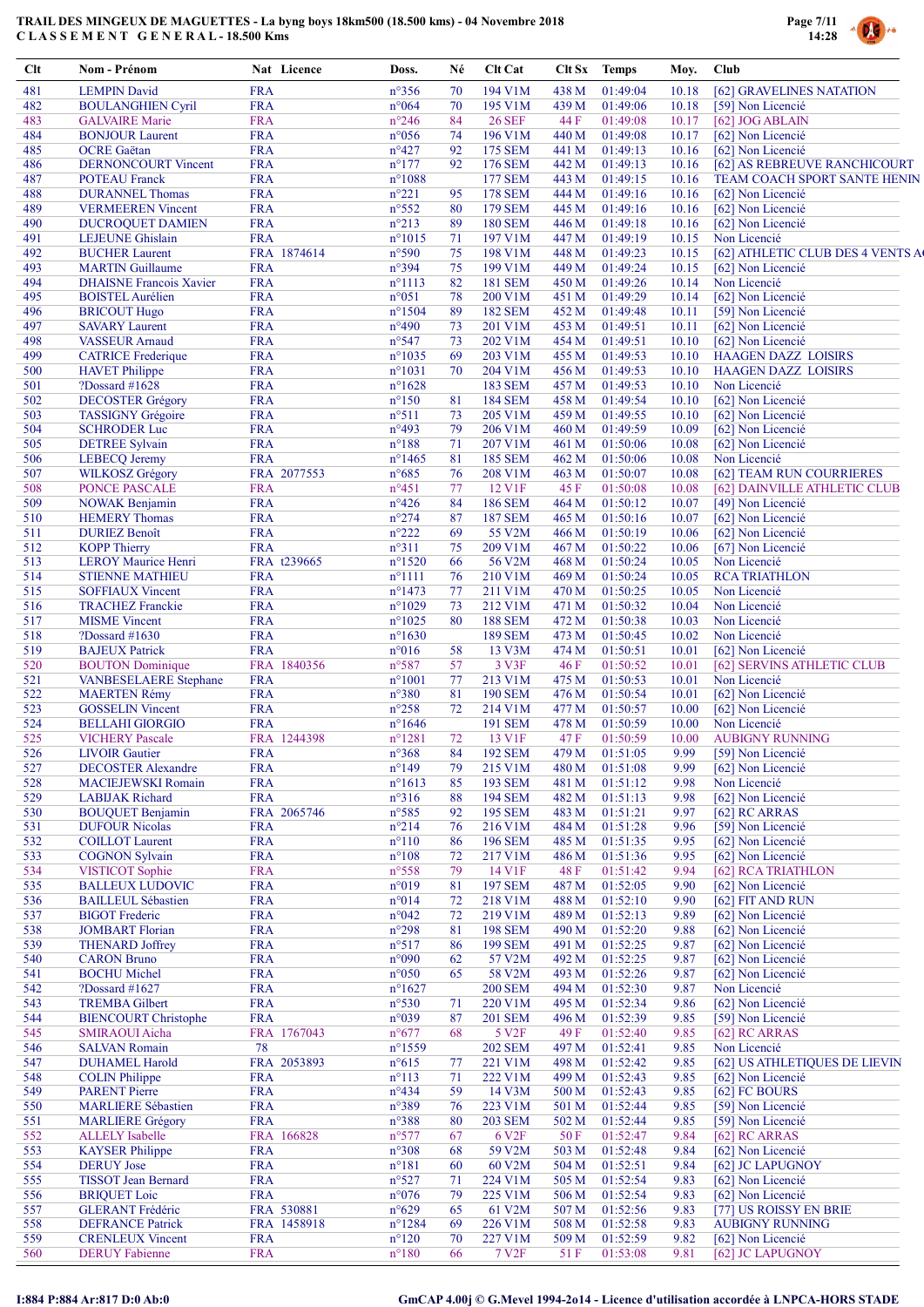

| <b>Clt</b> | Nom - Prénom                   | Nat Licence | Doss.            | Né | <b>Clt Cat</b>      | Clt Sx | <b>Temps</b> | Moy. | <b>Club</b>                   |
|------------|--------------------------------|-------------|------------------|----|---------------------|--------|--------------|------|-------------------------------|
| 561        | DE MIRANDA Christine           | <b>FRA</b>  | $n^{\circ}141$   | 77 | 15 V1F              | 52 F   | 01:53:10     | 9.81 | [62] JC BULLY                 |
| 562        | <b>THERY Vincent</b>           | <b>FRA</b>  | n°519            | 68 | 62 V2M              | 510 M  | 01:53:15     | 9.80 | [62] Non Licencié             |
| 563        | <b>BOUTOILLE MATHIEU</b>       | <b>FRA</b>  | $n^{\circ}069$   | 80 | <b>204 SEM</b>      | 511 M  | 01:53:29     | 9.78 | [62] Non Licencié             |
| 564        | <b>JEANROY</b> Emmanuel        | <b>FRA</b>  | $n^{\circ}1299$  | 76 | 228 V1M             | 512 M  | 01:53:35     | 9.77 | <b>FRANCAISE DE MECANIQUE</b> |
| 565        | <b>DELEFORTERIE Damien</b>     | <b>FRA</b>  | $n^{\circ}$ 1295 | 77 | 229 V1M             | 513 M  | 01:53:39     | 9.77 | <b>FRANCAISE DE MECANIQUE</b> |
| 566        | <b>MONPAYS</b> Sébastien       | <b>FRA</b>  | $n^{\circ}418$   | 77 | 230 V1M             | 514 M  | 01:53:43     | 9.76 | [62] Non Licencié             |
| 567        | <b>OLESZYNSKI SEBASTIEN</b>    | <b>FRA</b>  | $n^{\circ}429$   | 76 | 231 V1M             | 515 M  | 01:53:47     | 9.76 | [62] Non Licencié             |
| 568        | <b>BOISTEL Thomas</b>          | <b>FRA</b>  | $n^{\circ}052$   | 82 | <b>205 SEM</b>      | 516 M  | 01:53:48     | 9.75 | [62] Non Licencié             |
| 569        | <b>TACK Dany</b>               | <b>FRA</b>  | n°509            | 51 | 15 V3M              | 517 M  | 01:53:51     | 9.75 | [62] Non Licencié             |
| 570        | <b>DEROLLEZ Philippe</b>       | <b>FRA</b>  | $n^{\circ}178$   | 62 | 63 V2M              | 518 M  | 01:53:55     | 9.75 | [62] Non Licencié             |
| 571        | <b>BRIDOUX David</b>           | <b>FRA</b>  | n°074            | 74 | 232 V1M             | 519 M  | 01:54:00     | 9.74 | [62] FIT AND RUN              |
| 572        | <b>HANOCQ OLIVIER</b>          | <b>FRA</b>  | $n^{\circ}268$   | 68 | 64 V2M              | 520 M  | 01:54:00     | 9.74 | [62] Non Licencié             |
| 573        | <b>POLOWCZAK Dominique</b>     | <b>FRA</b>  | $n^{\circ}449$   | 62 | 65 V2M              | 521 M  | 01:54:03     | 9.73 | [62] CPSS CARVIN              |
| 574        | <b>BOIVIN Jean Claude</b>      | <b>FRA</b>  | $n^{\circ}053$   | 71 | 233 V1M             | 522 M  | 01:54:03     | 9.73 | [59] Non Licencié             |
| 575        | <b>GAGNE OLIVIER</b>           | <b>FRA</b>  | $n^{\circ}243$   | 74 | 234 V1M             | 523 M  | 01:54:05     | 9.73 | [62] Non Licencié             |
| 576        | <b>ROSIAUX Jean Louis</b>      | <b>FRA</b>  | $n^{\circ}1302$  | 59 | 66 V2M              | 524 M  | 01:54:10     | 9.72 | <b>FRANCAISE DE MECANIQUE</b> |
| 577        | LELEU Benoît                   | <b>FRA</b>  | $n^{\circ}351$   | 74 | 235 V1M             | 525 M  | 01:54:16     | 9.71 | [59] Non Licencié             |
| 578        | <b>LAURENT</b> Sébastien       | <b>FRA</b>  | $n^{\circ}328$   | 74 | 236 V1M             | 526 M  | 01:54:17     | 9.71 | [62] Non Licencié             |
| 579        | <b>MATIFAT Pascal</b>          | <b>FRA</b>  | $n^{\circ}1301$  |    | <b>206 SEM</b>      | 527 M  | 01:54:18     | 9.71 | <b>FRANCAISE DE MECANIQUE</b> |
| 580        | <b>MANTEL Pascal</b>           | <b>FRA</b>  | $n^{\circ}1311$  | 67 | 67 V2M              | 528 M  | 01:54:21     | 9.71 | <b>ASSCAP CORBEHEM</b>        |
| 581        | <b>LIENARD</b> Jean-Bernard    | <b>FRA</b>  | n°367            | 64 | 68 V <sub>2</sub> M | 529 M  | 01:54:25     | 9.70 | [62] Non Licencié             |
| 582        | <b>BELVAL Nicolas</b>          | <b>FRA</b>  | n°032            | 76 | 237 V1M             | 530 M  | 01:54:25     | 9.70 | [62] Non Licencié             |
| 583        | <b>DOISY Marc-Aymeric</b>      | <b>FRA</b>  | $n^{\circ}200$   | 82 | <b>207 SEM</b>      | 531 M  | 01:54:28     | 9.70 | [62] Non Licencié             |
| 584        | <b>MOUILLARD Alain</b>         | <b>FRA</b>  | $n^{\circ}1313$  | 71 | 238 V1M             | 532 M  | 01:54:28     | 9.70 | <b>ASSCAP CORBEHEM</b>        |
| 585        | <b>FRANCOIS Guy</b>            | <b>FRA</b>  | $n^{\circ}239$   | 57 | 16 V3M              | 533 M  | 01:54:29     | 9.70 | [62] JC LAPUGNOY              |
| 586        | <b>CARLUER Jennifer</b>        | <b>FRA</b>  | $n^{\circ}$ 1493 | 86 | <b>27 SEF</b>       | 53 F   | 01:54:31     | 9.69 | <b>DECATHLON HENIN</b>        |
| 587        | <b>DELATTRE Sylvain</b>        | <b>FRA</b>  | $n^{\circ}160$   | 68 | 69 V2M              | 534 M  | 01:54:35     | 9.69 | [62] Non Licencié             |
| 588        | <b>DEWET</b> Sebastien         | <b>FRA</b>  | $n^{\circ}191$   | 76 | 239 V1M             | 535 M  | 01:54:37     | 9.68 | [62] Non Licencié             |
| 589        | <b>HIMEUR</b> Francisco        | <b>FRA</b>  | $n^{\circ}279$   | 69 | 70 V2M              | 536 M  | 01:54:45     | 9.67 | [62] Non Licencié             |
| 590        | <b>TREHOUX Nat</b>             | <b>FRA</b>  | n°529            | 70 | 16 V1F              | 54 F   | 01:54:45     | 9.67 | [62] Non Licencié             |
| 591        | <b>VAAST</b> Thomas            | <b>FRA</b>  | $n^{\circ}535$   | 78 | 240 V1M             | 537 M  | 01:54:46     | 9.67 | [62] LES FOULEES DES ECOLES   |
| 592        | <b>DUBOIS</b> Pierre           | FRA 2071290 | $n^{\circ}612$   | 64 | 71 V2M              | 538 M  | 01:54:48     | 9.67 | [62] RC ARRAS                 |
| 593        | <b>PANNETIER Benoit</b>        | <b>FRA</b>  | $n^{\circ}431$   | 77 | 241 V1M             | 539 M  | 01:54:48     | 9.67 | [59] CE ALSTOM                |
| 594        | <b>VANDENBOSSCHE Vanessa</b>   | FRA 2074649 | $n^{\circ}683$   | 82 | <b>28 SEF</b>       | 55 F   | 01:55:00     | 9.65 | [62] RC ARRAS                 |
| 595        | <b>TELLIER Patricia</b>        | <b>FRA</b>  | $n^{\circ}515$   | 79 | 17 V1F              | 56F    | 01:55:00     | 9.65 | [62] Non Licencié             |
| 596        | <b>JOVINEL Vincent</b>         | <b>FRA</b>  | $n^{\circ}301$   | 73 | 242 V1M             | 540 M  | 01:55:04     | 9.65 | [76] Non Licencié             |
| 597        | LEPRÊTRE Sébastien             | <b>FRA</b>  | $n^{\circ}361$   | 83 | <b>208 SEM</b>      | 541 M  | 01:55:06     | 9.64 | [62] LES FOULEES DES ECOLES   |
| 598        | <b>GRENIER Patrice</b>         | FRA 1344535 | $n^{\circ}633$   | 70 | 243 V1M             | 542 M  | 01:55:06     | 9.64 | [62] RC ARRAS                 |
| 599        | <b>BIANCHINI Mickael</b>       | <b>FRA</b>  | n°038            | 84 | <b>209 SEM</b>      | 543 M  | 01:55:06     | 9.64 | [75] Non Licencié             |
| 600        | <b>TATERKA Cédric</b>          | <b>FRA</b>  | $n^{\circ}512$   | 76 | 244 V1M             | 544 M  | 01:55:07     | 9.64 | [62] Non Licencié             |
| 601        | <b>ROCHE VERONIQUE</b>         | FRA 1744839 | $n^{\circ}672$   | 71 | <b>18 V1F</b>       | 57 F   | 01:55:08     | 9.64 | [62] RC ARRAS                 |
| 602        | <b>COUSIN</b> Guillaume        | <b>FRA</b>  | $n^{\circ}117$   | 76 | 245 V1M             | 545 M  | 01:55:09     | 9.64 | [62] LES FOULEES DES ECOLES   |
| 603        | <b>HOCHART</b> Laurent         | <b>FRA</b>  | $n^{\circ}281$   | 78 | 246 V1M             | 546 M  | 01:55:10     | 9.64 | [59] Non Licencié             |
| 604        | VAN DEN BERGHE Frédéric        | <b>FRA</b>  | $n^{\circ}538$   | 67 | 72 V2M              | 547 M  | 01:55:19     | 9.63 | [62] LES FOULEES DES ECOLES   |
| 605        | <b>PINHEIRO Herve</b>          | <b>FRA</b>  | $n^{\circ}1023$  | 63 | 73 V2M              | 548 M  | 01:55:36     | 9.60 | Non Licencié                  |
| 606        | <b>GAYCHET</b> Christophe      | <b>FRA</b>  | $n^{\circ}249$   | 70 | 247 V1M             | 549 M  | 01:55:41     | 9.60 | [62] Non Licencié             |
| 607        | <b>GRARD Jérome</b>            | <b>FRA</b>  | $n^{\circ}259$   | 80 | <b>210 SEM</b>      | 550 M  | 01:55:43     | 9.59 | [62] Non Licencié             |
| 608        | <b>POULAIN Nicolas</b>         | <b>FRA</b>  | $n^{\circ}453$   | 97 | 2 ESM               | 551 M  | 01:55:53     | 9.58 | [59] Non Licencié             |
| 609        | <b>COILLOT</b> Christelle      | <b>FRA</b>  | $n^{\circ}109$   | 87 | <b>29 SEF</b>       | 58F    | 01:55:59     | 9.57 | [62] Non Licencié             |
| 610        | <b>LEWILLE Aude</b>            | <b>FRA</b>  | $n^{\circ}$ 1276 | 91 | <b>30 SEF</b>       | 59F    | 01:56:00     | 9.57 | Non Licencié                  |
| 611        | <b>CAMBIER</b> Jean-christophe | <b>FRA</b>  | n°084            | 80 | 211 SEM             | 552 M  | 01:56:01     | 9.57 | [62] Non Licencié             |
| 612        | <b>JACOBS</b> Olivier          | <b>FRA</b>  | $n^{\circ}$ 1254 | 85 | <b>212 SEM</b>      | 553 M  | 01:56:03     | 9.57 | <b>GIVENSKI 2020</b>          |
| 613        | <b>VASSEUR Tony</b>            | <b>FRA</b>  | $n^{\circ}548$   | 75 | 248 V1M             | 554 M  | 01:56:06     | 9.56 | [62] Non Licencié             |
| 614        | <b>MEZERE Bruno</b>            | <b>FRA</b>  | $n^{\circ}407$   | 58 | 17 V3M              | 555 M  | 01:56:11     | 9.56 | [62] CPSS CARVIN              |
| 615        | ?Dossard #1634                 | <b>FRA</b>  | $n^{\circ}1634$  |    | <b>213 SEM</b>      | 556 M  | 01:56:24     | 9.54 | Non Licencié                  |
| 616        | ?Dossard #1641                 | <b>FRA</b>  | $n^{\circ}1641$  |    | <b>214 SEM</b>      | 557 M  | 01:56:25     | 9.54 | Non Licencié                  |
| 617        | <b>PLANCHON Marcel</b>         | 72          | $n^{\circ}1563$  | 72 | 249 V1M             | 558 M  | 01:56:26     | 9.53 | Non Licencié                  |
| 618        | <b>FROCAUT Guillaume</b>       | <b>FRA</b>  | $n^{\circ}241$   | 76 | 250 V1M             | 559 M  | 01:56:32     | 9.53 | [59] Non Licencié             |
| 619        | <b>JONVILLE Armand</b>         | <b>FRA</b>  | $n^{\circ}299$   | 66 | 74 V2M              | 560 M  | 01:56:34     | 9.52 | [59] Non Licencié             |
| 620        | <b>LEBRUN</b> Estelle          | FRA 2016576 | $n^{\circ}645$   | 91 | <b>31 SEF</b>       | 60 F   | 01:56:38     | 9.52 | [62] RC ARRAS                 |
| 621        | <b>COIN JULIEN</b>             | <b>FRA</b>  | $n^{\circ}111$   | 83 | 215 SEM             | 561 M  | 01:56:39     | 9.52 | [59] CE ALSTOM                |
| 622        | <b>TURLOTTE Maxime</b>         | <b>FRA</b>  | $n^{\circ}$ 1304 | 79 | <b>216 SEM</b>      | 562 M  | 01:56:41     | 9.51 | <b>FRANCAISE DE MECANIQUE</b> |
| 623        | ?Dossard $#1640$               | <b>FRA</b>  | $n^{\circ}1640$  |    | <b>217 SEM</b>      | 563 M  | 01:56:45     | 9.51 | Non Licencié                  |
| 624        | <b>DUQUESNE GAUVAIN</b>        | <b>FRA</b>  | $n^{\circ}219$   | 99 | 3 ESM               | 564 M  | 01:56:46     | 9.51 | [62] Non Licencié             |
| 625        | <b>WRONA</b> Virginie          | <b>FRA</b>  | $n^{\circ}573$   | 71 | 19 V1F              | 61 F   | 01:56:46     | 9.51 | [59] Non Licencié             |
| 626        | <b>WATERMOLEN Isabelle</b>     | <b>FRA</b>  | n°568            | 73 | 20 V1F              | 62 F   | 01:57:12     | 9.47 | [62] Non Licencié             |
| 627        | WATERMOLEN Jérémy              | <b>FRA</b>  | n°569            | 74 | 251 V1M             | 565 M  | 01:57:12     | 9.47 | [62] Non Licencié             |
| 628        | <b>JAROSZ Helene</b>           | <b>FRA</b>  | $n^{\circ}296$   | 73 | 21 V1F              | 63 F   | 01:57:16     | 9.47 | [77] Non Licencié             |
| 629        | RETKOWSKI Sébastien            | <b>FRA</b>  | $n^{\circ}466$   | 72 | 252 V1M             | 566 M  | 01:57:16     | 9.47 | [77] Non Licencié             |
| 630        | <b>PARENT Marlene</b>          | <b>FRA</b>  | $n^{\circ}433$   | 60 | 8 V <sub>2F</sub>   | 64 F   | 01:57:25     | 9.45 | [62] FC BOURS                 |
| 631        | <b>FRYDER Bernard</b>          | <b>FRA</b>  | $n^{\circ}242$   | 63 | 75 V2M              | 567 M  | 01:57:26     | 9.45 | [62] Non Licencié             |
| 632        | <b>LECLERCQ</b> Jonathan       | <b>FRA</b>  | n°334            | 82 | <b>218 SEM</b>      | 568 M  | 01:57:27     | 9.45 | $[59]$ AS LFB                 |
| 633        | <b>DUGARDIN Chloé</b>          | <b>FRA</b>  | $n^{\circ}215$   | 95 | <b>32 SEF</b>       | 65 F   | 01:57:30     | 9.45 | [62] JC BULLY                 |
| 634        | <b>DUPACHE Thomas</b>          | <b>FRA</b>  | $n^{\circ}216$   | 83 | <b>219 SEM</b>      | 569 M  | 01:57:32     | 9.44 | [62] LES FOULEES DES ECOLES   |
| 635        | <b>SORRIAUX Alain</b>          | <b>FRA</b>  | $n^{\circ}$ 1467 |    | <b>220 SEM</b>      | 570 M  | 01:57:39     | 9.43 | Non Licencié                  |
| 636        | LOOTVOET Jean luc              | <b>FRA</b>  | $n^{\circ}370$   | 58 | 18 V3M              | 571 M  | 01:57:39     | 9.43 | [59] Non Licencié             |
| 637        | <b>LEFEBVRE</b> Loic           | <b>FRA</b>  | $n^{\circ}343$   | 86 | <b>221 SEM</b>      | 572 M  | 01:57:40     | 9.43 | [62] Non Licencié             |
| 638        | <b>BIGAYON Mickael</b>         | <b>FRA</b>  | $n^{\circ}041$   | 77 | 253 V1M             | 573 M  | 01:57:42     | 9.43 | [62] Non Licencié             |
| 639        | <b>SALADIN David</b>           | <b>FRA</b>  | $n^{\circ}485$   | 75 | 254 V1M             | 574 M  | 01:57:43     | 9.43 | [62] Non Licencié             |
| 640        | ?Dossard #1642                 | <b>FRA</b>  | $n^{\circ}1642$  |    | <b>222 SEM</b>      | 575 M  | 01:57:45     | 9.43 | Non Licencié                  |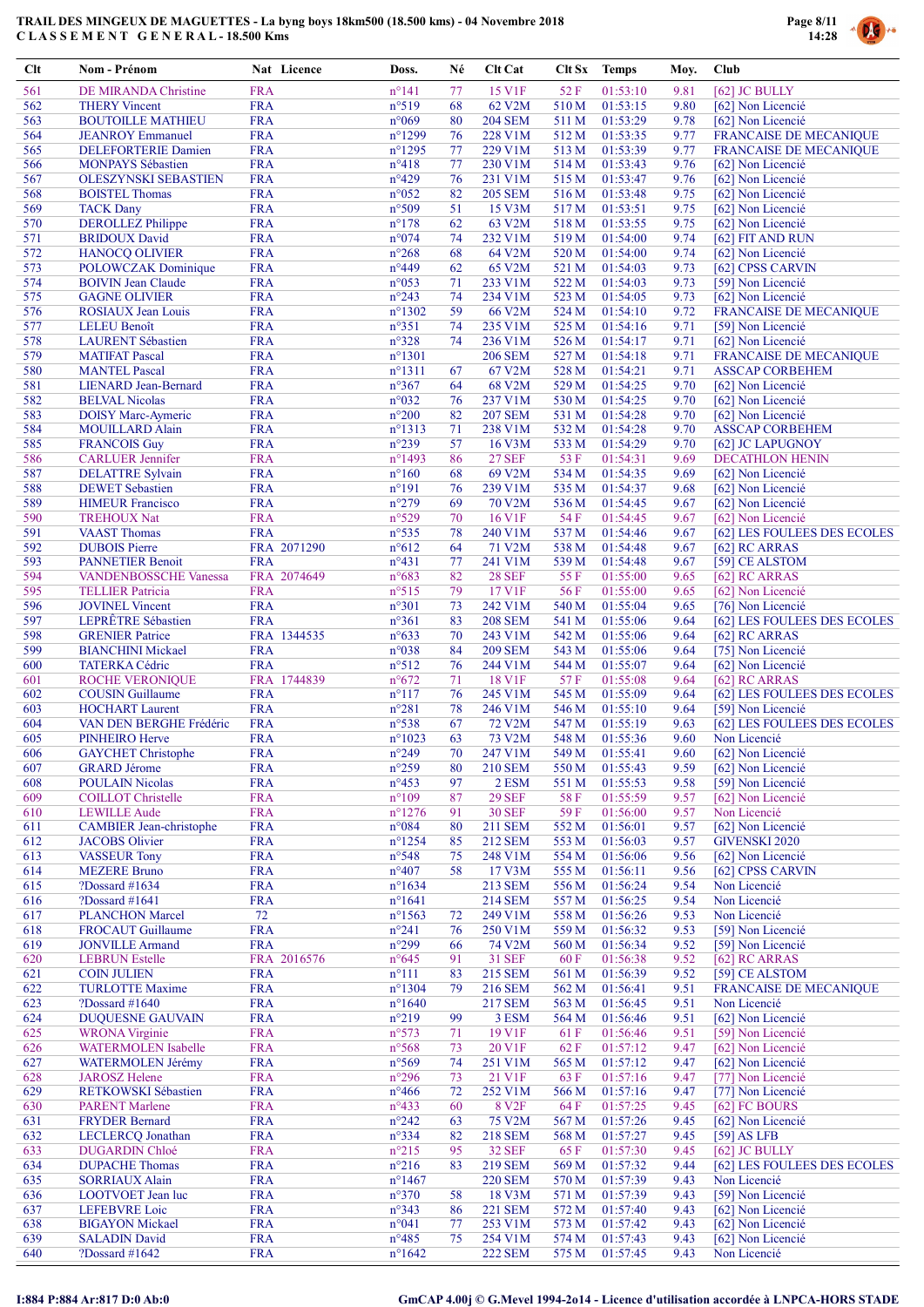

| $Cl$       | Nom - Prénom                                      | Nat Licence               | Doss.                             | Né       | Clt Cat                        |               | Clt Sx Temps         | Moy.         | Club                                       |
|------------|---------------------------------------------------|---------------------------|-----------------------------------|----------|--------------------------------|---------------|----------------------|--------------|--------------------------------------------|
| 641        | <b>DELARRE</b> Maryline                           | <b>FRA</b>                | $n^{\circ}157$                    | 64       | 9 V <sub>2F</sub>              | 66 F          | 01:57:53             | 9.42         | [62] Non Licencié                          |
| 642        | <b>FONTAINE Paul</b>                              | <b>FRA</b>                | $n^{\circ}235$                    | 85       | <b>223 SEM</b>                 | 576 M         | 01:58:01             | 9.41         | [62] Non Licencié                          |
| 643        | <b>ROUE Alexandre</b>                             | <b>FRA</b>                | $n^{\circ}477$                    | 82       | <b>224 SEM</b>                 | 577 M         | 01:58:05             | 9.40         | [62] Non Licencié                          |
| 644        | <b>SZYJA</b> Monique                              | <b>FRA</b>                | n°508                             | 59       | 4 V3F                          | 67 F          | 01:58:06             | 9.40         | [62] JC LAPUGNOY                           |
| 645<br>646 | <b>SANSONETTI Eric</b><br><b>PYCKAERT Corinne</b> | <b>FRA</b><br>FRA 1653625 | $n^{\circ}488$<br>$n^{\circ}667$  | 64<br>70 | 76 V2M<br>22 V1F               | 578 M<br>68 F | 01:58:10<br>01:58:12 | 9.39<br>9.39 | [62] Non Licencié<br>[62] RC ARRAS         |
| 647        | <b>MACRELLE GREGORY</b>                           | <b>FRA</b>                | $n^{\circ}378$                    | 78       | 255 V1M                        | 579 M         | 01:58:14             | 9.39         | [62] Non Licencié                          |
| 648        | <b>LEMOUX Davy</b>                                | <b>FRA</b>                | $n^{\circ}355$                    | 78       | 256 V1M                        | 580 M         | 01:58:15             | 9.39         | [62] Non Licencié                          |
| 649        | <b>VANDOMME</b> Julien                            | <b>FRA</b>                | $n^{\circ}545$                    | 79       | 257 V1M                        | 581 M         | 01:58:15             | 9.39         | [62] Non Licencié                          |
| 650        | <b>VILLETTE Margot</b>                            | <b>FRA</b>                | $n^{\circ}557$                    | 90       | <b>33 SEF</b>                  | 69 F          | 01:58:16             | 9.39         | [59] Non Licencié                          |
| 651        | <b>BELBIS Martin</b>                              | FRA 2123014               | n°583                             | 77       | 258 V1M                        | 582 M         | 01:58:17             | 9.38         | [62] US ATHLETIQUES DE LIEVIN              |
| 652        | <b>PETIT Olivier</b>                              | FRA 1233559               | $n^{\circ}1285$                   | 71       | 259 V1M                        | 583 M         | 01:58:27             | 9.37         | <b>AUBIGNY RUNNING</b>                     |
| 653        | <b>DELVALLET Thierry</b>                          | <b>FRA</b>                | $n^{\circ}1019$                   | 62       | 77 V2M                         | 584 M         | 01:58:34             | 9.36         | Non Licencié                               |
| 654        | <b>LECHAT</b> Sebastien                           | <b>FRA</b>                | $n^{\circ}332$                    | 76       | 260 V1M                        | 585 M         | 01:58:34             | 9.36         | [62] Non Licencié                          |
| 655        | ?Dossard #1644                                    | <b>FRA</b>                | $n^{\circ}1644$                   |          | <b>225 SEM</b>                 | 586 M         | 01:58:36             | 9.36         | Non Licencié                               |
| 656        | <b>QUERUEL Cyrille</b>                            | <b>FRA</b>                | $n^{\circ}1316$                   | 75       | 261 V1M                        | 587 M         | 01:58:45             | 9.35         | <b>ASSCAP CORBEHEM</b>                     |
| 657        | ?Dossard $#1629$                                  | <b>FRA</b>                | $n^{\circ}1629$                   |          | <b>226 SEM</b>                 | 588 M         | 01:58:45             | 9.35         | Non Licencié                               |
| 658        | <b>ALLET Matthieu</b>                             | <b>FRA</b>                | n°003                             | 78       | 262 V1M                        | 589 M         | 01:58:49             | 9.34         | [59] Non Licencié                          |
| 659        | <b>ROYER Stef</b>                                 | <b>FRA</b>                | $n^{\circ}481$                    | 73       | 263 V1M                        | 590 M         | 01:58:58             | 9.33         | [62] Non Licencié                          |
| 660        | <b>DUQUESNE JEAN-LUC</b><br><b>MAZUR</b> Ludovic  | <b>FRA</b>                | $n^{\circ}220$                    | 59       | 19 V3M                         | 591 M         | 01:59:08             | 9.32         | [62] Non Licencié                          |
| 661<br>662 | <b>COMYN</b> Anne                                 | <b>FRA</b><br><b>FRA</b>  | $n^{\circ}400$<br>$n^{\circ}114$  | 76<br>72 | 264 V1M<br>23 V1F              | 592 M<br>70 F | 01:59:28<br>01:59:28 | 9.29<br>9.29 | [62] AFC CROISILLES                        |
| 663        | <b>LAMBERT</b> Guillaume                          | <b>FRA</b>                | $n^{\circ}321$                    | 75       | 265 V1M                        | 593 M         | 01:59:30             | 9.29         | [62] AFC CROISILLES<br>[62] Non Licencié   |
| 664        | <b>TANGHE David</b>                               | <b>FRA</b>                | $n^{\circ}1087$                   | 72       | 266 V1M                        | 594 M         | 01:59:36             | 9.28         | Non Licencié                               |
| 665        | <b>LEBBE</b> Thomas                               | <b>FRA</b>                | $n^{\circ}$ 1487                  | 73       | 267 V1M                        | 595 M         | 01:59:37             | 9.28         | Non Licencié                               |
| 666        | <b>VINCENT Cathy</b>                              | FRA 1290748               | $n^{\circ}1101$                   | 76       | 24 V1F                         | 71 F          | 01:59:37             | 9.28         | <b>VERMELLES ATHLETIC CLUB</b>             |
| 667        | <b>SCHORIELS Sandrine</b>                         | <b>FRA</b>                | $n^{\circ}492$                    | 74       | 25 V1F                         | 72 F          | 01:59:37             | 9.28         | [62] VIS EN ARTOIS RUN ET TRAIL            |
| 668        | <b>CASIER</b> Isabelle                            | <b>FRA</b>                | $n^{\circ}1106$                   | 65       | 10 V <sub>2F</sub>             | 73 F          | 01:59:38             | 9.28         | <b>VERMELLES ATHLETIC CLUB</b>             |
| 669        | <b>HELLE</b> Juliette                             | <b>FRA</b>                | $n^{\circ}1561$                   | 93       | <b>34 SEF</b>                  | 74 F          | 01:59:38             | 9.28         | Non Licencié                               |
| 670        | <b>HELLE</b> Anne catherine                       | FRA                       | $n^{\circ}273$                    | 65       | 11 V <sub>2F</sub>             | 75 F          | 01:59:38             | 9.28         | [62] Non Licencié                          |
| 671        | <b>DELAHAYE</b> Julien                            | <b>FRA</b>                | $n^{\circ}153$                    | 92       | <b>227 SEM</b>                 | 596 M         | 01:59:43             | 9.27         | [62] Non Licencié                          |
| 672        | <b>DEMEY Cedric</b>                               | <b>FRA</b>                | $n^{\circ}172$                    | 72       | 268 V1M                        | 597 M         | 01:59:43             | 9.27         | [62] Non Licencié                          |
| 673        | <b>HUSSE</b> Fabien                               | <b>FRA</b>                | $n^{\circ}291$                    | 88       | <b>228 SEM</b>                 | 598 M         | 01:59:49             | 9.26         | [62] Non Licencié                          |
| 674        | <b>GHEERARDYN Remy</b>                            | FRA 2016573               | $n^{\circ}627$                    | 88       | <b>229 SEM</b>                 | 599 M         | 01:59:51             | 9.26         | [62] RC ARRAS                              |
| 675        | <b>LEMOINE</b> Thierry                            | FRA 1853381               | $n^{\circ}648$                    | 65       | 78 V2M                         | 600 M         | 01:59:59             | 9.25         | [62] ATHLETIC CLUB DES 4 VENTS A           |
| 676        | <b>DESCAMPS Pierre-André</b>                      | <b>FRA</b>                | $n^{\circ}182$                    | 63       | 79 V2M                         | 601 M         | 02:00:05             | 9.24         | [59] Non Licencié                          |
| 677        | <b>JOZEFIAK</b> Jonathan                          | <b>FRA</b>                | $n^{\circ}302$                    | 91       | <b>230 SEM</b>                 | 602 M         | 02:00:08             | 9.24         | [62] Non Licencié                          |
| 678        | <b>ZUBORA Thomas</b>                              | <b>FRA</b>                | $n^{\circ}576$                    | 75       | 269 V1M                        | 603 M         | 02:00:10             | 9.24         | [62] Non Licencié                          |
| 679        | <b>HAZEBROUCK Michael</b>                         | <b>FRA</b>                | $n^{\circ}271$                    | 73       | 270 V1M                        | 604 M         | 02:00:29             | 9.21         | [62] JC BULLY                              |
| 680        | <b>MARIACOURT Amandine</b>                        | <b>FRA</b>                | n°387                             | 86       | <b>35 SEF</b>                  | 76 F          | 02:00:37             | 9.20         | [62] CPSS CARVIN                           |
| 681        | <b>DELPIERRE Benoît</b>                           | <b>FRA</b>                | $n^{\circ}169$                    | 76       | 271 V1M                        | 605 M         | 02:00:43             | 9.20         | [62] LES LOUPS BLANCS                      |
| 682        | <b>MER Philippe</b><br><b>BASSEUX Mathilde</b>    | <b>FRA</b>                | $n^{\circ}1312$                   | 66       | 80 V2M                         | 606 M         | 02:00:53             | 9.18         | <b>ASSCAP CORBEHEM</b>                     |
| 683<br>684 | <b>DAIGNEZ Dorothée</b>                           | FRA 1674333<br><b>FRA</b> | $n^{\circ}580$<br>$n^{\circ}125$  | 93<br>84 | <b>36 SEF</b><br><b>37 SEF</b> | 77 F<br>78F   | 02:00:57<br>02:00:58 | 9.18<br>9.18 | [62] RC ARRAS                              |
| 685        | <b>BILLET</b> Valentin                            | <b>FRA</b>                | $n^{\circ}1277$                   | 89       | <b>231 SEM</b>                 | 607 M         | 02:01:05             | 9.17         | [62] FIT AND RUN<br>Non Licencié           |
| 686        | <b>GUYONNET</b> Frederic                          | <b>FRA</b>                | $n^{\circ}1558$                   | 73       | 272 V1M                        |               | 608 M 02:01:11       | 9.16         | Non Licencié                               |
| 687        | <b>VERBRUGGHE Vincent</b>                         | <b>FRA</b>                | $n^{\circ}551$                    | 72       | 273 V1M                        | 609 M         | 02:01:12             | 9.16         | [59] Non Licencié                          |
| 688        | <b>SAVARY</b> Isabelle                            | <b>FRA</b>                | $n^{\circ}489$                    | 74       | 26 V1F                         | 79 F          | 02:01:12             | 9.16         | [59] Non Licencié                          |
| 689        | <b>KREPA Nathalie</b>                             | FRA 1947966               | $n^{\circ}641$                    | 72       | 27 V1F                         | 80 F          | 02:01:14             | 9.16         | [62] RC ARRAS                              |
| 690        | <b>DAIGNEZ François</b>                           | <b>FRA</b>                | $n^{\circ}126$                    | 61       | 81 V2M                         | 610 M         | 02:01:19             | 9.15         | [62] FIT AND RUN                           |
| 691        | <b>BOUREL DIDIER</b>                              | FRA 1195994               | $n^{\circ}586$                    | 67       | 82 V2M                         | 611 M         | 02:01:20             | 9.15         | [62] ALBERT MEAULTE AEROSPA.AC             |
| 692        | <b>GROUX Regis</b>                                | <b>FRA</b>                | $n^{\circ}262$                    | 56       | 20 V3M                         | 612 M         | 02:01:21             | 9.15         | [62] Non Licencié                          |
| 693        | POLOWCZAK Jean-marc                               | <b>FRA</b>                | $n^{\circ}450$                    | 63       | 83 V2M                         | 613 M         | 02:01:26             | 9.14         | [62] CPSS CARVIN                           |
| 694        | <b>LAMAND JEAN CLAUDE</b>                         | FRA 1315852               | $n^{\circ}1038$                   | 68       | 274 V1M                        | 614 M         | 02:01:43             | 9.12         | <b>US BIACHE</b>                           |
| 695        | <b>MAES</b> Dominique                             | FRA 1746703               | $n^{\circ}1587$                   | 65       | 84 V2M                         | 615 M         | 02:01:46             | 9.12         | Non Licencié                               |
| 696        | ROUSSEAUX Sebastien                               | <b>FRA</b>                | $n^{\circ}478$                    | 81       | <b>232 SEM</b>                 | 616 M         | 02:01:51             | 9.11         | [62] Non Licencié                          |
| 697        | <b>FLANDRIN Remi</b>                              | <b>FRA</b>                | $n^{\circ}232$                    | 83       | <b>233 SEM</b>                 | 617 M         | 02:02:23             | 9.07         | [62] Non Licencié                          |
| 698        | <b>CAPILLON</b> Jeremie                           | <b>FRA</b>                | n°088                             | 76       | 275 V1M                        | 618 M         | 02:02:23             | 9.07         | [62] Non Licencié                          |
| 699        | <b>PEYREN Jean Yves</b>                           | <b>FRA</b>                | $n^{\circ}441$                    | 70       | 276 V1M                        | 619 M         | 02:02:25             | 9.07         | [62] Non Licencié                          |
| 700        | <b>DEVOS</b> Celine                               | FRA 1886052               | $n^{\circ}610$                    | 83       | <b>38 SEF</b>                  | 81 F          | 02:02:35             | 9.06         | [62] US ATHLETIQUES DE LIEVIN              |
| 701        | <b>QUENTIN</b> Gerald                             | <b>FRA</b>                | $n^{\circ}458$                    | 78       | 277 V1M                        | 620 M         | 02:03:06             | 9.02         | [62] Non Licencié                          |
| 702        | <b>MORTELECQUE Amandine</b>                       | <b>FRA</b>                | $n^{\circ}419$                    | 89       | <b>39 SEF</b>                  | 82F           | 02:03:07             | 9.02         | [62] Non Licencié                          |
| 703        | <b>JOLY OLIVIER</b>                               | <b>FRA</b>                | $n^{\circ}297$                    | 75       | 278 V1M                        | 621 M         | 02:03:14             | 9.01         | [62] REIN EST IMPOSSIBLE                   |
| 704        | <b>PIPON Nathalie</b>                             | <b>FRA</b>                | $n^{\circ}444$                    | 76       | 28 V1F                         | 83 F          | 02:03:20             | 9.00         | [62] Non Licencié                          |
| 705        | <b>GROSSET</b> Frederic                           | <b>FRA</b>                | $n^{\circ}260$                    | 88       | <b>234 SEM</b>                 | 622 M         | 02:03:36             | 8.98         | [59] Non Licencié                          |
| 706        | VANDEWYNCKEL Caroline                             | <b>FRA</b>                | $n^{\circ}1600$                   | 74       | 29 V1F                         | 84 F          | 02:03:39             | 8.98         | <b>BETHUNE ATHLETISME</b>                  |
| 707<br>708 | <b>VERRIER Eddy</b><br><b>LORTHIOIS Cedric</b>    | <b>FRA</b><br><b>FRA</b>  | $n^{\circ}1503$<br>$n^{\circ}373$ | 62       | 85 V2M<br><b>235 SEM</b>       | 623 M         | 02:03:55<br>02:04:02 | 8.96         | Non Licencié<br>[62] Non Licencié          |
| 709        | BETHENCOURT CORINNE                               | <b>FRA</b>                | $n^{\circ}037$                    | 83       | 30 V1F                         | 624 M<br>85F  | 02:04:04             | 8.95<br>8.95 | [59] ESPRIT MARTIAL SOMAIN                 |
| 710        | <b>GRZEDA</b> Pascal                              | <b>FRA</b>                | $n^{\circ}263$                    | 74<br>68 | 86 V2M                         | 625 M         | 02:04:05             | 8.95         | [62] Non Licencié                          |
| 711        | D'AGOSTINO Priscilla                              | <b>FRA</b>                | $n^{\circ}123$                    | 84       | <b>40 SEF</b>                  | 86 F          | 02:04:05             | 8.95         | [62] Non Licencié                          |
| 712        | <b>BRICOUT Daniel</b>                             | <b>FRA</b>                | $n^{\circ}1094$                   | 48       | 1 V4M                          | 626 M         | 02:04:09             | 8.94         | Non Licencié                               |
| 713        | <b>DARTOIS Jérôme</b>                             | <b>FRA</b>                | $n^{\circ}133$                    | 79       | 279 V1M                        | 627 M         | 02:04:09             | 8.94         | [62] FC BOURS                              |
| 714        | <b>DECLERCQ Alain</b>                             | <b>FRA</b>                | $n^{\circ}148$                    | 69       | 87 V2M                         | 628 M         | 02:04:13             | 8.94         | [59] Non Licencié                          |
| 715        | <b>INFANTINO</b> Joseph                           | <b>FRA</b>                | $n^{\circ}293$                    | 76       | 280 V1M                        | 629 M         | 02:04:13             | 8.94         | [59] Non Licencié                          |
| 716        | <b>BOULINGUEZ Laurent</b>                         | <b>FRA</b>                | $n^{\circ}066$                    | 75       | 281 V1M                        | 630 M         | 02:04:13             | 8.94         | [59] les ch'tis coureurs flamands de Bavin |
| 717        | <b>CIAMBERLANO REMI</b>                           | <b>FRA</b>                | $n^{\circ}102$                    | 86       | <b>236 SEM</b>                 | 631 M         | 02:04:18             | 8.93         | [62] Non Licencié                          |
| 718        | THORISSON THORIR ORN                              | <b>ISL</b>                | $n^{\circ}523$                    | 67       | 88 V2M                         | 632 M         | 02:04:25             | 8.92         | [62] GRAVELINES TRIATHLON                  |
| 719        | ?Dossard $#1633$                                  | <b>FRA</b>                | $n^{\circ}1633$                   |          | <b>237 SEM</b>                 | 633 M         | 02:04:25             | 8.92         | Non Licencié                               |
| 720        | <b>GAUTHIER Arnaud</b>                            | <b>FRA</b>                | $n^{\circ}248$                    | 79       | 282 V1M                        | 634 M         | 02:04:51             | 8.89         | [62] Non Licencié                          |
|            |                                                   |                           |                                   |          |                                |               |                      |              |                                            |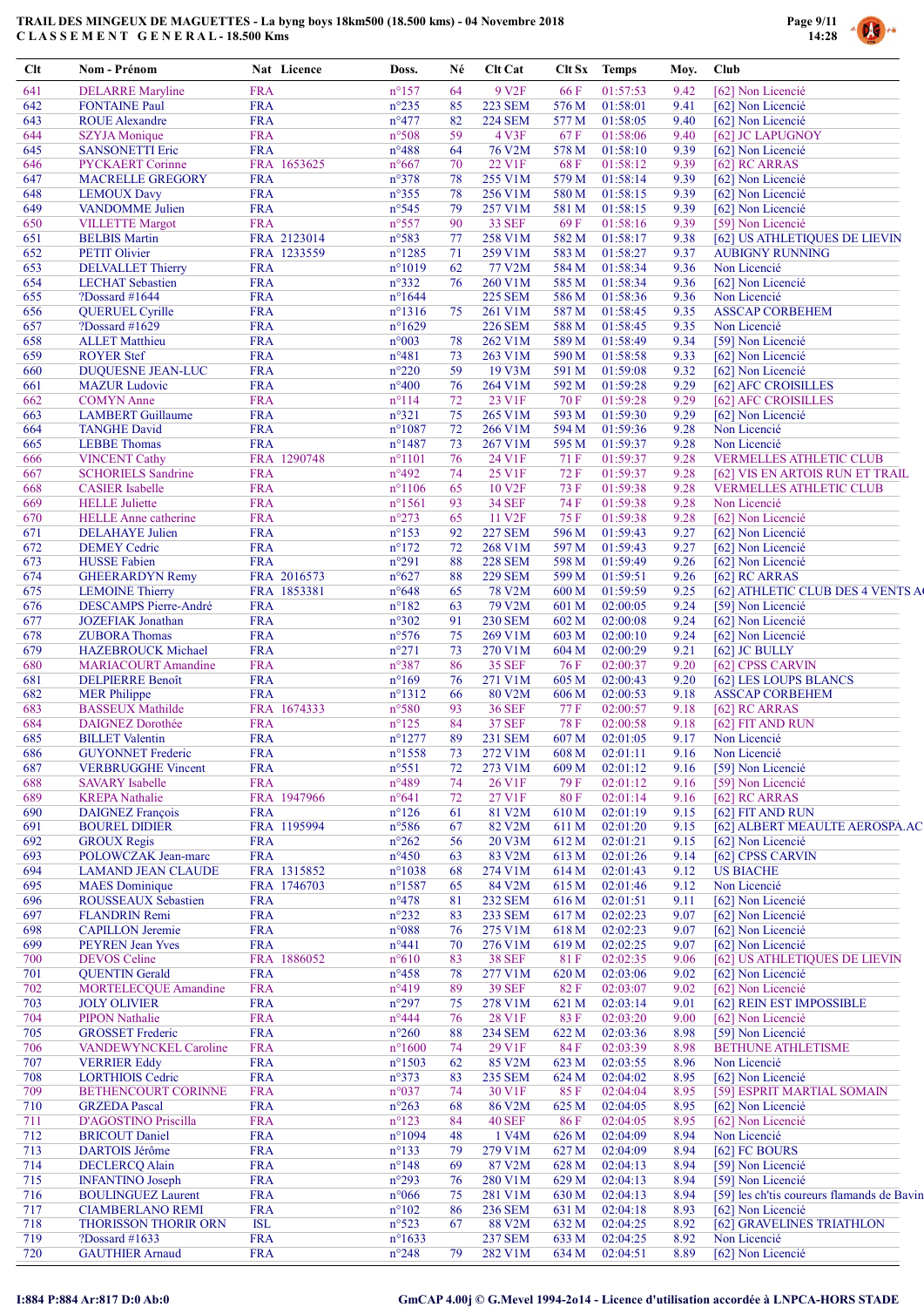

| Clt        | Nom - Prénom                                         | Nat Licence                | Doss.                               | Né       | Clt Cat                       | Clt Sx         | <b>Temps</b>               | Moy.         | Club                                                             |
|------------|------------------------------------------------------|----------------------------|-------------------------------------|----------|-------------------------------|----------------|----------------------------|--------------|------------------------------------------------------------------|
| 721        | <b>LEFORT Sylvain</b>                                | <b>FRA</b>                 | $n^{\circ}345$                      | 82       | <b>238 SEM</b>                | 635 M          | 02:04:59                   | 8.88         | [62] Non Licencié                                                |
| 722        | DE JONG Tom                                          | <b>NED</b>                 | $n^{\circ}139$                      | 67       | 89 V2M                        | 636 M          | 02:05:09                   | 8.87         | [62] Non Licencié                                                |
| 723        | PATTE Frédérique                                     | FRA 1271555                | $n^{\circ}663$                      | 67       | 12 V <sub>2F</sub>            | 87F            | 02:05:23                   | 8.85         | [62] AS MARCK                                                    |
| 724        | <b>RENARD Laurie</b>                                 | <b>FRA</b>                 | $n^{\circ}463$                      | 79       | 31 V1F                        | 88F            | 02:05:51                   | 8.82         | [62] Non Licencié<br><b>RUNNING CLUB NOYELLOIS</b>               |
| 725<br>726 | <b>DUMAS</b> Adrien<br><b>LOOTVOET Thomas</b>        | FRA 1837772<br><b>FRA</b>  | $n^{\circ}1271$<br>$n^{\circ}371$   | 74<br>83 | 283 V1M<br><b>239 SEM</b>     | 637 M<br>638 M | 02:06:13<br>02:06:28       | 8.79<br>8.78 | [59] Non Licencié                                                |
| 727        | <b>DECAUX Cedric</b>                                 | <b>FRA</b>                 | $n^{\circ}147$                      | 78       | 284 V1M                       | 639 M          | 02:06:30                   | 8.77         | [80] Non Licencié                                                |
| 728        | <b>HARBION Sylvain</b>                               | <b>FRA</b>                 | $n^{\circ}270$                      | 74       | 285 V1M                       | 640 M          | 02:06:37                   | 8.77         | [62] Non Licencié                                                |
| 729        | <b>KADDATZ ERIC</b>                                  | <b>FRA</b>                 | $n^{\circ}305$                      | 83       | <b>240 SEM</b>                | 641 M          | 02:06:40                   | 8.76         | [62] Non Licencié                                                |
| 730        | <b>BEAUCOURT Damien</b>                              | <b>FRA</b>                 | $n^{\circ}023$                      | 86       | <b>241 SEM</b>                | 642 M          | 02:06:41                   | 8.76         | [62] Non Licencié                                                |
| 731        | <b>BEAUCOURT</b> Dominique                           | <b>FRA</b>                 | $n^{\circ}024$                      | 63       | 90 V2M                        | 643 M          | 02:06:42                   | 8.76         | [62] Non Licencié                                                |
| 732<br>733 | <b>CLAEYS</b> Caroline                               | <b>FRA</b><br><b>FRA</b>   | $n^{\circ}103$<br>$n^{\circ}1638$   | 78       | 32 V1F<br><b>242 SEM</b>      | 89F<br>644 M   | 02:06:47<br>02:06:48       | 8.76<br>8.75 | [62] LES LOUPS BLANCS<br>Non Licencié                            |
| 734        | ?Dossard $\#1638$<br>?Dossard #1625                  | <b>FRA</b>                 | $n^{\circ}1625$                     |          | <b>243 SEM</b>                | 645 M          | 02:06:48                   | 8.75         | Non Licencié                                                     |
| 735        | ?Dossard $\#1636$                                    | <b>FRA</b>                 | $n^{\circ}1636$                     |          | <b>244 SEM</b>                | 646 M          | 02:06:48                   | 8.75         | Non Licencié                                                     |
| 736        | <b>MENDEL CLAUDINE</b>                               | FRA 491997                 | $n^{\circ}1039$                     | 59       | 13 V <sub>2F</sub>            | 90F            | 02:07:07                   | 8.73         | <b>US BIACHE</b>                                                 |
| 737        | DEMUYNCK CELINE                                      | FRA 1870277                | $n^{\circ}608$                      | 81       | 41 SEF                        | 91 F           | 02:07:31                   | 8.71         | [62] RC ARRAS                                                    |
| 738        | <b>REMY Bertrand</b>                                 | FRA 1461055                | $n^{\circ}669$                      | 72       | 286 V1M                       | 647 M          | 02:07:31                   | 8.71         | $[62]$ RC ARRAS                                                  |
| 739<br>740 | <b>MANOWSKI</b> Beatrice                             | FRA 2036741                | $n^{\circ}658$                      | 74       | 33 V1F                        | 92 F           | 02:07:31                   | 8.70         | [62] RC ARRAS                                                    |
| 741        | PIECHOCKI Thomas<br><b>SASSANO ANGELIQUE</b>         | <b>FRA</b><br><b>FRA</b>   | $n^{\circ}$ 1498<br>$n^{\circ}1042$ | 75<br>84 | 287 V1M<br>42 SEF             | 648 M<br>93 F  | 02:07:36<br>02:07:38       | 8.70<br>8.70 | Non Licencié<br><b>US BIACHE</b>                                 |
| 742        | <b>PEYRAC Florence</b>                               | <b>FRA</b>                 | $n^{\circ}440$                      | 83       | 43 SEF                        | 94 F           | 02:08:19                   | 8.65         | [62] Non Licencié                                                |
| 743        | <b>LEMOINE</b> Stephane                              | <b>FRA</b>                 | $n^{\circ}354$                      | 72       | 288 V1M                       | 649 M          | 02:08:37                   | 8.63         | [59] Non Licencié                                                |
| 744        | <b>BOULENT Sylvie</b>                                | <b>FRA</b>                 | $n^{\circ}065$                      | 60       | 14 V <sub>2F</sub>            | 95 F           | 02:08:39                   | 8.63         | [62] Non Licencié                                                |
| 745        | <b>GIUDICELLI Valérie</b>                            | <b>FRA</b>                 | $n^{\circ}251$                      | 67       | 15 V <sub>2F</sub>            | 96 F           | 02:09:03                   | 8.60         | [59] FA WASQUEHAL                                                |
| 746        | <b>MERVEILLE Pierre</b>                              | <b>FRA</b>                 | $n^{\circ}406$                      | 55       | 21 V3M                        | 650 M          | 02:09:10                   | 8.59         | [59] H2R HERLIES                                                 |
| 747        | <b>BOIZET Didier</b>                                 | <b>FRA</b>                 | $n^{\circ}054$                      | 60       | 91 V2M                        | 651 M          | 02:09:10                   | 8.59         | [62] CPSS CARVIN                                                 |
| 748<br>749 | <b>FREZIER</b> Chrisophe<br><b>RENARD David</b>      | FRA 1960600<br><b>FRA</b>  | $n^{\circ}1100$<br>$n^{\circ}1059$  | 71<br>71 | 289 V1M<br>290 V1M            | 652 M          | 02:09:14<br>02:09:14       | 8.59<br>8.59 | <b>VERMELLES ATHLETIC CLUB</b><br>Non Licencié                   |
| 750        | <b>CLAISSE</b> Claude                                | <b>FRA</b>                 | $n^{\circ}104$                      | 67       | 92 V2M                        | 653 M<br>654 M | 02:09:32                   | 8.57         | [59] Non Licencié                                                |
| 751        | <b>CREPEL Michel</b>                                 | <b>FRA</b>                 | $n^{\circ}121$                      | 63       | 93 V2M                        | 655 M          | 02:09:35                   | 8.57         | [62] Non Licencié                                                |
| 752        | <b>DEVAUX ERIC</b>                                   | <b>FRA</b>                 | $n^{\circ}189$                      | 62       | 94 V2M                        | 656 M          | 02:09:46                   | 8.55         | [62] Non Licencié                                                |
| 753        | <b>CAHOREL Fanny</b>                                 | <b>FRA</b>                 | $n^{\circ}080$                      | 77       | 34 V1F                        | 97 F           | 02:09:47                   | 8.55         | [62] COURS TOUJOURS LEFOREST                                     |
| 754        | <b>DARTOIS Marjorie</b>                              | <b>FRA</b>                 | $n^{\circ}134$                      | 85       | <b>44 SEF</b>                 | 98F            | 02:09:55                   | 8.54         | [62] FC BOURS                                                    |
| 755        | <b>CHEVRIN Ludovic</b>                               | <b>FRA</b>                 | $n^{\circ}101$                      | 81       | <b>245 SEM</b>                | 657 M          | 02:09:56                   | 8.54         | [62] Non Licencié                                                |
| 756        | <b>BAR</b> Sébastien                                 | FRA 2073047                | n°579                               | 86       | <b>246 SEM</b>                | 658 M          | 02:10:05                   | 8.53         | [62] ARTOIS ATHLETISME                                           |
| 757<br>758 | <b>BEAURAIN</b> Christopher                          | <b>FRA</b><br><b>FRA</b>   | $n^{\circ}028$<br>$n^{\circ}171$    | 86<br>77 | <b>247 SEM</b><br>291 V1M     | 659 M          | 02:10:05<br>02:10:05       | 8.53<br>8.53 | [62] Non Licencié                                                |
| 759        | <b>DEMAN Virgile</b><br><b>DEVISSE THOMAS</b>        | <b>FRA</b>                 | $n^{\circ}190$                      | 80       | <b>248 SEM</b>                | 660 M<br>661 M | 02:10:06                   | 8.53         | [62] Non Licencié<br>[59] Non Licencié                           |
| 760        | <b>JAROSZ</b> Guillaume                              | <b>FRA</b>                 | $n^{\circ}295$                      | 86       | <b>249 SEM</b>                | 662 M          | 02:10:22                   | 8.52         | [59] Non Licencié                                                |
| 761        | <b>WALIGORA</b> Guilaine                             | <b>FRA</b>                 | $n^{\circ}561$                      | 65       | 16 V <sub>2F</sub>            | 99 F           | 02:10:26                   | 8.51         | [62] Non Licencié                                                |
| 762        | <b>DESSAINT Gérald</b>                               | <b>FRA</b>                 | $n^{\circ}186$                      | 68       | 95 V2M                        | 663 M          | 02:10:27                   | 8.51         | [62] Non Licencié                                                |
| 763        | LEGAULT CHRISTOPHE                                   | <b>FRA</b>                 | $n^{\circ}346$                      | 82       | <b>250 SEM</b>                | 664 M          | 02:10:55                   | 8.48         | [62] Non Licencié                                                |
| 764        | <b>POULAIN Samuel</b>                                | <b>FRA</b>                 | $n^{\circ}454$                      | 71       | 292 V1M                       | 665 M          | 02:11:19                   | 8.45         | [62] Non Licencié                                                |
| 765<br>766 | <b>MALESIEUX Dolores</b><br><b>TIBERGHIEN THOMAS</b> | <b>FRA</b><br>FRA T304928  | n°383<br>$n^{\circ}525$             | 84<br>73 | <b>45 SEF</b><br>293 V1M      | 100 F          | 02:11:35<br>666 M 02:11:42 | 8.44         | [59] Non Licencié<br>8.43 [59] Non Licencié                      |
| 767        | <b>DHALLEINE</b> Sophie                              | <b>FRA</b>                 | $n^{\circ}194$                      | 81       | <b>46 SEF</b>                 | 101 F          | 02:11:44                   | 8.43         | [62] Non Licencié                                                |
| 768        | <b>BEAUPUY</b> Julien                                | <b>FRA</b>                 | $n^{\circ}027$                      | 74       | 294 V1M                       | 667 M          | 02:11:56                   | 8.41         | [80] Non Licencié                                                |
| 769        | <b>MOULINEAU Morgan</b>                              | <b>FRA</b>                 | $n^{\circ}421$                      | 84       | <b>251 SEM</b>                | 668 M          | 02:12:11                   | 8.40         | [59] Non Licencié                                                |
| 770        | <b>DUQUESNE Jessy</b>                                | FRA 2091127                | $n^{\circ}618$                      | 82       | <b>252 SEM</b>                | 669 M          | 02:12:23                   | 8.38         | [62] TEAM RUN COURRIERES                                         |
| 771        | <b>HEWUSZ</b> Julie                                  | FRA 1608771                | $n^{\circ}638$                      | 81       | <b>47 SEF</b>                 | 102 F          | 02:12:24                   | 8.38         | [62] RC ARRAS                                                    |
| 772        | <b>DETREE Catherine</b>                              | <b>FRA</b>                 | $n^{\circ}187$                      | 70       | 35 V1F                        | 103 F          | 02:12:33                   | 8.37         | [62] Non Licencié                                                |
| 773<br>774 | <b>RACZEK</b> Isabelle<br><b>LELEU Eric</b>          | <b>FRA</b><br><b>FRA</b>   | $n^{\circ}1064$<br>$n^{\circ}352$   | 64<br>72 | 17 V <sub>2F</sub><br>295 V1M | 104 F<br>670 M | 02:12:52<br>02:13:00       | 8.35<br>8.35 | <b>VIEACTIVE ASSO</b><br>[62] SKA RUNNING CLUB                   |
| 775        | <b>LONGEPEE Philippe</b>                             | FRA T306584                | $n^{\circ}369$                      | 61       | 96 V2M                        | 671 M          | 02:13:06                   | 8.34         | [59] Non Licencié                                                |
| 776        | DI SALVO Hervé                                       | <b>FRA</b>                 | $n^{\circ}195$                      | 73       | 296 V1M                       | 672 M          | 02:13:07                   | 8.34         | [62] ACB BAPAUME                                                 |
| 777        | <b>GAMACHE Priscilla</b>                             | <b>FRA</b>                 | $n^{\circ}247$                      | 85       | <b>48 SEF</b>                 | 105 F          | 02:13:07                   | 8.34         | [62] ACB BAPAUME                                                 |
| 778        | <b>LEJOSNE</b> Julien                                | <b>FRA</b>                 | $n^{\circ}349$                      | 83       | <b>253 SEM</b>                | 673 M          | 02:13:07                   | 8.34         | [62] ACB BAPAUME                                                 |
| 779        | <b>STEINER Marion</b>                                | <b>FRA</b>                 | $n^{\circ}502$                      | 85       | <b>49 SEF</b>                 | 106 F          | 02:13:26                   | 8.32         | [62] Non Licencié                                                |
| 780        | <b>DELSART</b> François                              | FRA 1448240                | $n^{\circ}604$                      | 75       | 297 V1M                       | 674 M          | 02:13:27                   | 8.32         | [62] GOHELLE ATHLETISME                                          |
| 781<br>782 | <b>JUDE</b> Francesco<br><b>DAQUIN Michel</b>        | FRA 1033617<br><b>FRA</b>  | $n^{\circ}304$<br>$n^{\circ}131$    | 76       | 298 V1M<br>22 V3M             | 675 M<br>676 M | 02:13:27<br>02:13:53       | 8.32<br>8.29 | [62] Non Licencié<br>[62] TC LIEVIN                              |
| 783        | <b>KUREK</b> Emilie                                  | <b>FRA</b>                 | $n^{\circ}313$                      | 58<br>84 | <b>50 SEF</b>                 | 107 F          | 02:15:03                   | 8.22         | [62] JC BULLY                                                    |
| 784        | FREVILLE JEAN VALENTIN                               | <b>FRA</b>                 | $n^{\circ}240$                      | 56       | 23 V3M                        | 677 M          | 02:16:03                   | 8.16         | [62] JOG ABLAIN                                                  |
| 785        | <b>PODEVIN</b> Laetitia                              | <b>FRA</b>                 | $n^{\circ}446$                      | 83       | <b>51 SEF</b>                 | 108F           | 02:16:38                   | 8.12         | [62] Non Licencié                                                |
| 786        | <b>VAAST Celine</b>                                  | <b>FRA</b>                 | $n^{\circ}533$                      | 81       | <b>52 SEF</b>                 | 109F           | 02:16:57                   | 8.11         | [62] Non Licencié                                                |
| 787        | <b>SERRURIER DUVANT Aurore</b>                       | <b>FRA</b>                 | $n^{\circ}496$                      | 85       | <b>53 SEF</b>                 | 110F           | 02:16:57                   | 8.11         | [62] Non Licencié                                                |
| 788        | <b>MIELLET</b> Christophe                            | <b>FRA</b>                 | $n^{\circ}411$                      | 72       | 299 V1M                       | 678 M          | 02:16:58                   | 8.10         | [59] VALMO                                                       |
| 789        | <b>SELLIER Clara</b>                                 | <b>FRA</b>                 | $n^{\circ}494$                      | 77       | 36 V1F                        | 111 F          | 02:17:09                   | 8.09         | [62] ACB BAPAUME                                                 |
| 790<br>791 | <b>SUEUR Laurent</b><br><b>MARECHAL Gregory</b>      | FRA 1887957<br>FRA 1887983 | $n^{\circ}1105$<br>$n^{\circ}1103$  | 73<br>82 | 300 V1M<br><b>254 SEM</b>     | 679 M<br>680 M | 02:17:19<br>02:17:19       | 8.08<br>8.08 | <b>VERMELLES ATHLETIC CLUB</b><br><b>VERMELLES ATHLETIC CLUB</b> |
| 792        | <b>SUEUR Anne Sophie</b>                             | FRA 1590778                | $n^{\circ}1104$                     | 77       | 37 V1F                        | 112F           | 02:17:20                   | 8.08         | <b>VERMELLES ATHLETIC CLUB</b>                                   |
| 793        | <b>AMEL Boumedienne</b>                              | <b>FRA</b>                 | $n^{\circ}004$                      | 67       | 97 V2M                        | 681 M          | 02:17:34                   | 8.07         | [62] LES RANDONNEURS HERSINOIS                                   |
| 794        | <b>DEMOULIN Steeve</b>                               | <b>FRA</b>                 | $n^{\circ}173$                      | 79       | 301 V1M                       | 682 M          | 02:17:44                   | 8.06         | [62] Non Licencié                                                |
| 795        | <b>MARECHAL Alison</b>                               | FRA 1887971                | $n^{\circ}1102$                     | 82       | <b>54 SEF</b>                 | 113F           | 02:19:03                   | 7.98         | VERMELLES ATHLETIC CLUB                                          |
| 796        | <b>WALLARD</b> Sophie                                | FRA 836339                 | $n^{\circ}1107$                     | 76       | 38 V1F                        | 114 F          | 02:19:03                   | 7.98         | <b>VERMELLES ATHLETIC CLUB</b>                                   |
| 797        | <b>LENNE Julien</b>                                  | <b>FRA</b>                 | $n^{\circ}357$                      | 81       | <b>255 SEM</b>                | 683 M          | 02:19:41                   | 7.95         | [62] Non Licencié                                                |
| 798<br>799 | <b>DEWOLF</b> Fabrice<br><b>MICHEL Janick</b>        | <b>FRA</b><br><b>FRA</b>   | $n^{\circ}192$<br>$n^{\circ}409$    | 68<br>79 | 98 V2M<br>39 V1F              | 684 M<br>115F  | 02:19:48<br>02:20:11       | 7.94<br>7.92 | [62] Non Licencié<br>[62] JC BULLY                               |
| 800        | <b>MICHEL Alexandre</b>                              | <b>FRA</b>                 | $n^{\circ}408$                      | 78       | 302 V1M                       | 685 M          | 02:20:11                   | 7.92         | $[62]$ FSPN                                                      |
|            |                                                      |                            |                                     |          |                               |                |                            |              |                                                                  |